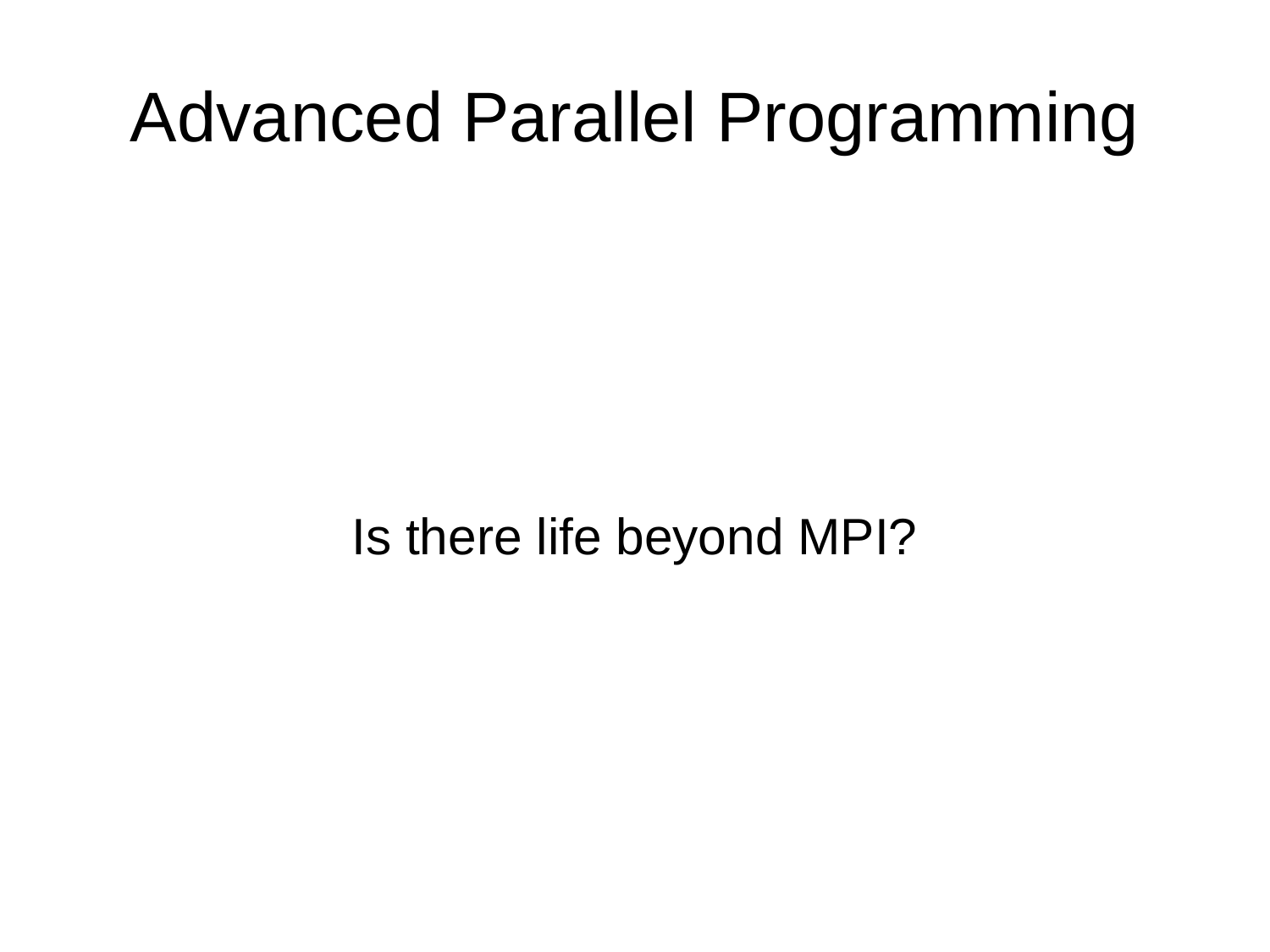## Outline

- MPI vs. High Level Languages
- Declarative Languages
- Map Reduce and Hadoop
- Shared Global Address Space Languages
- Charm++
- ChaNGa
- ChaNGa on GPUs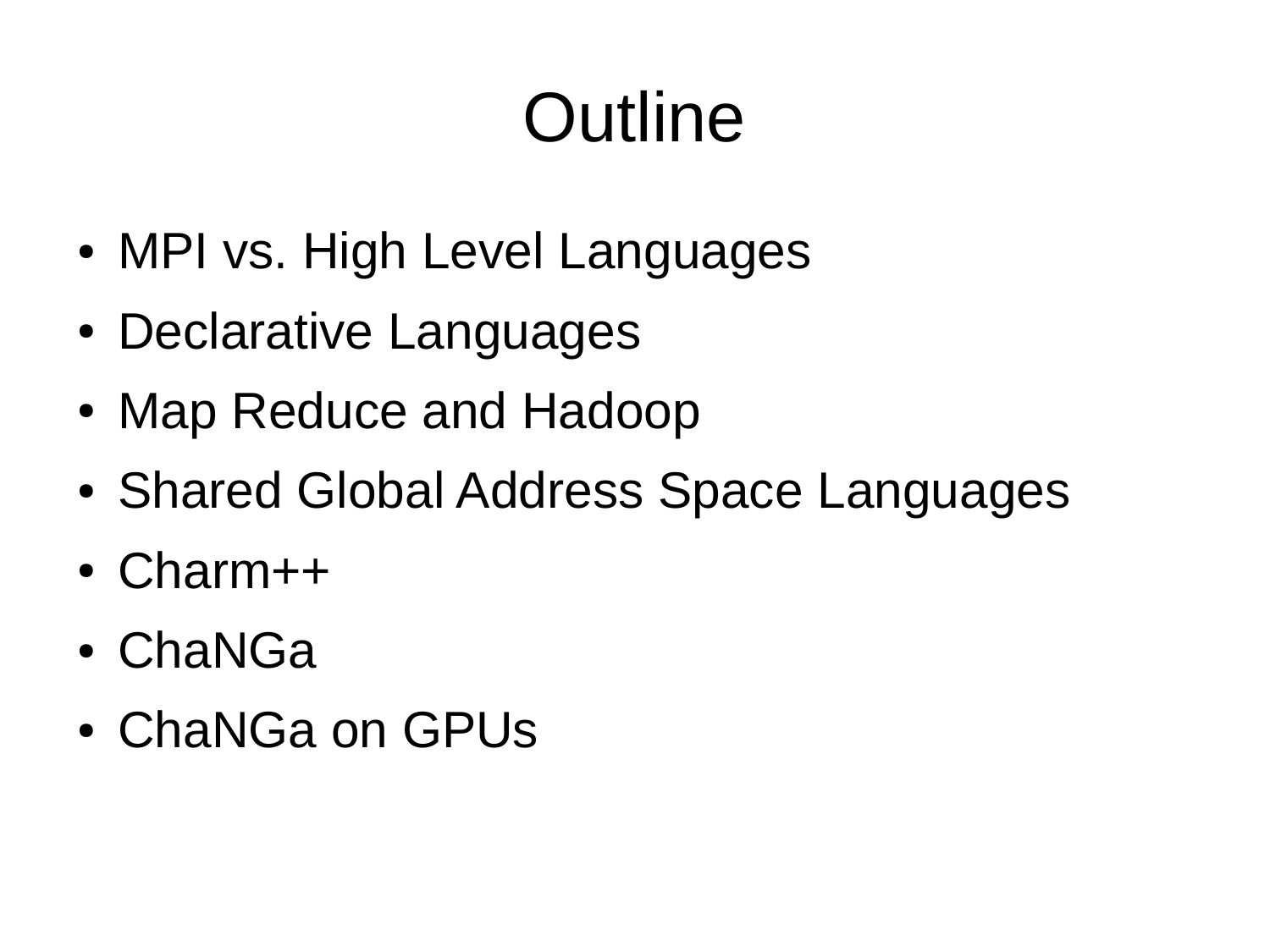## Parallel Programming in MPI

- Good performance
- Highly portable: de facto standard
- Poor match to some architectures
	- Active Messages, Shared Memory
- New machines are hybrid architectures
	- Multicore, Vector, RDMA, Cell
- Parallel Assembly?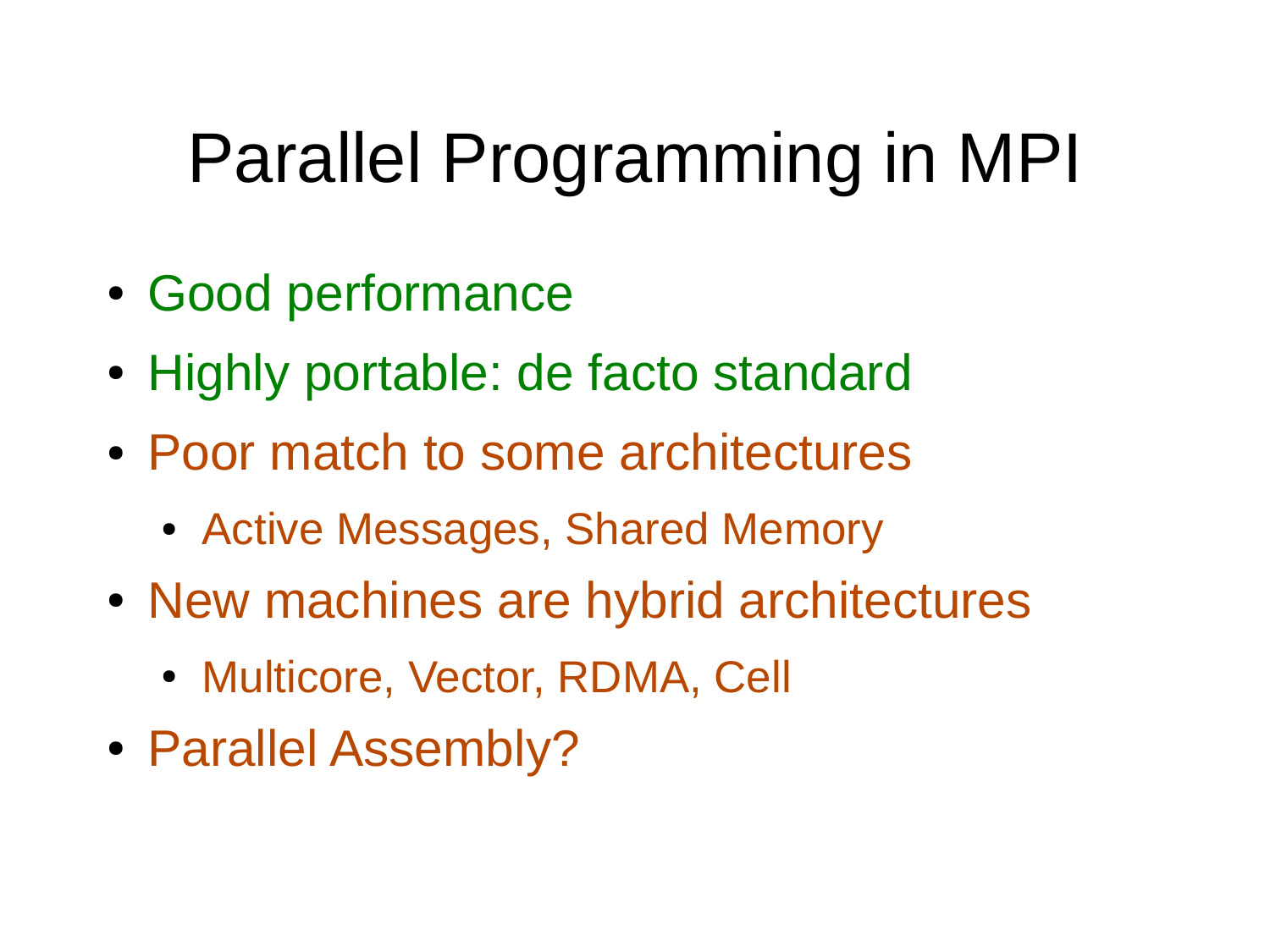## Parallel Programming in High Level Languages

- Abstraction allows easy expression of new algorithms
- Low level architecture is hidden (or abstracted)
- Integrated debugging/performance tools
- Sometimes a poor mapping of algorithm onto the language
- Steep learning curve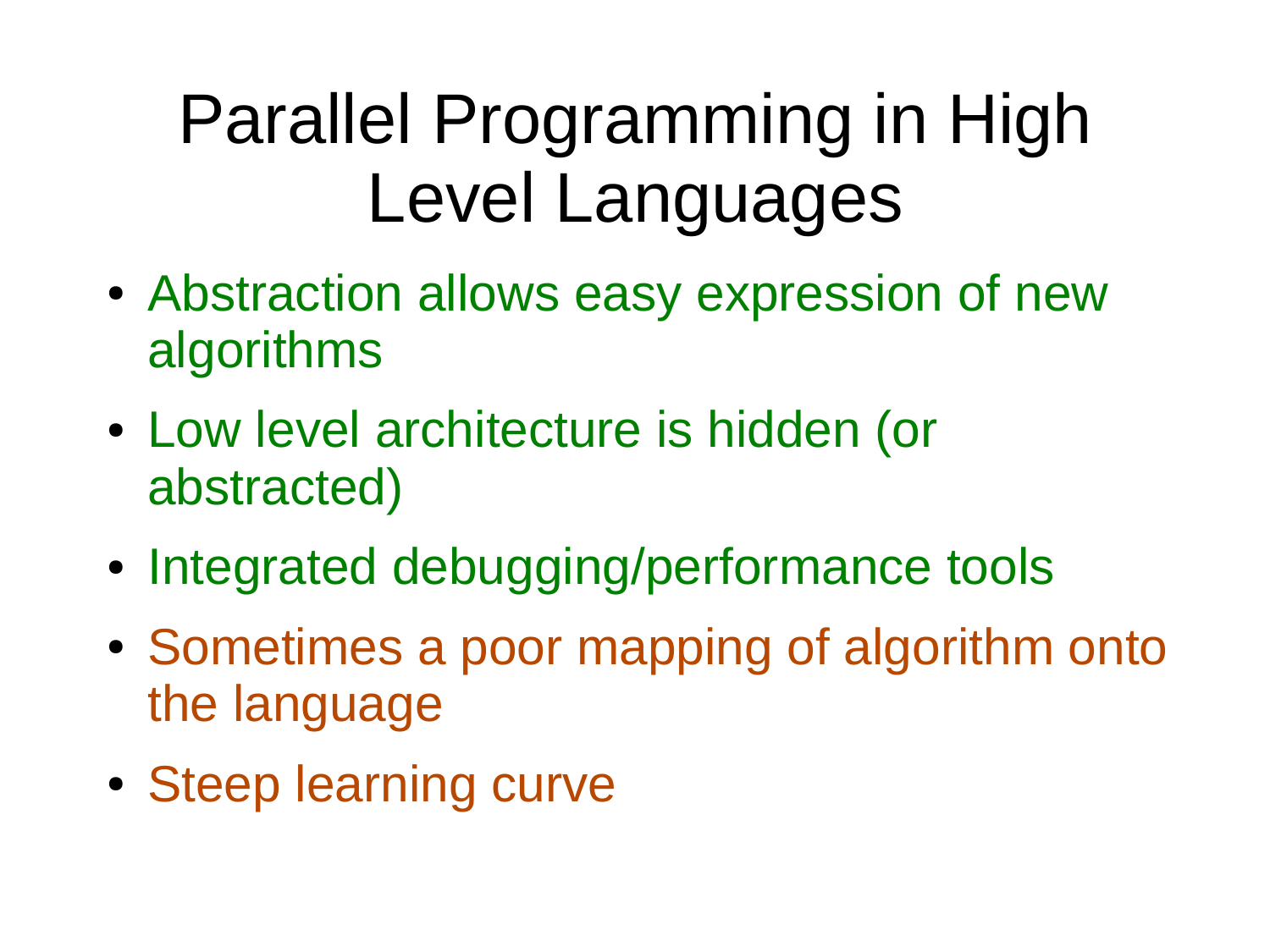# Parallel Programming Hierarchy

- Decomposition of computation into parallel components
	- Parallelizing compiler, Chapel
- Mapping of components to processors
	- Charm++
- Scheduling of components
	- OpenMP, HPF
- Expressing the above in data movement and thread execution
	- MPI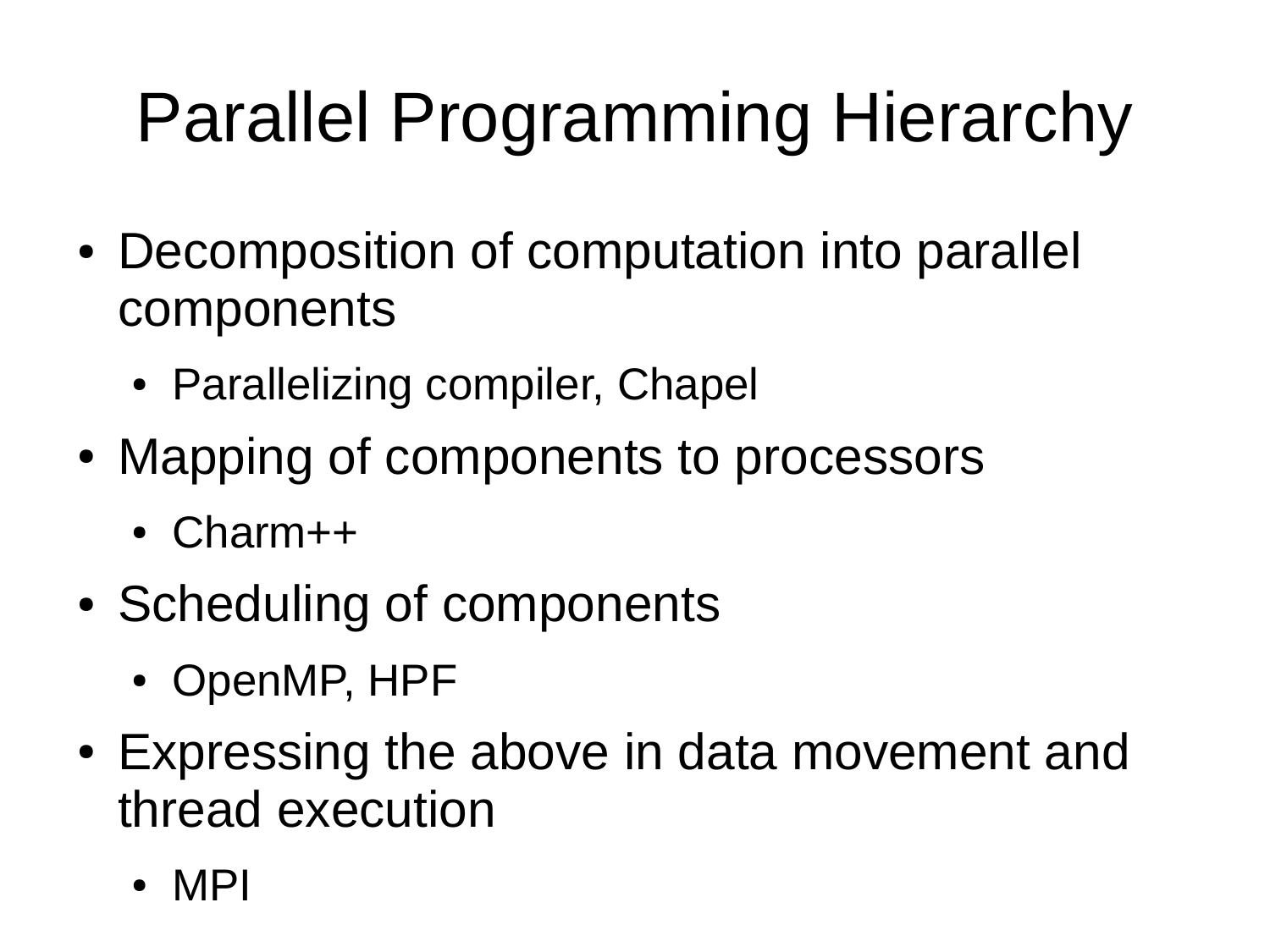## Language Requirements

- General Purpose
- Expressive for application domain
	- Including matching representations:  $*(a + i)$  vs a [i]
- High Level
- Efficiency/obvious cost model
- Modularity and Reusability
	- Context independent libraries
	- Similar to/interoperable with existing languages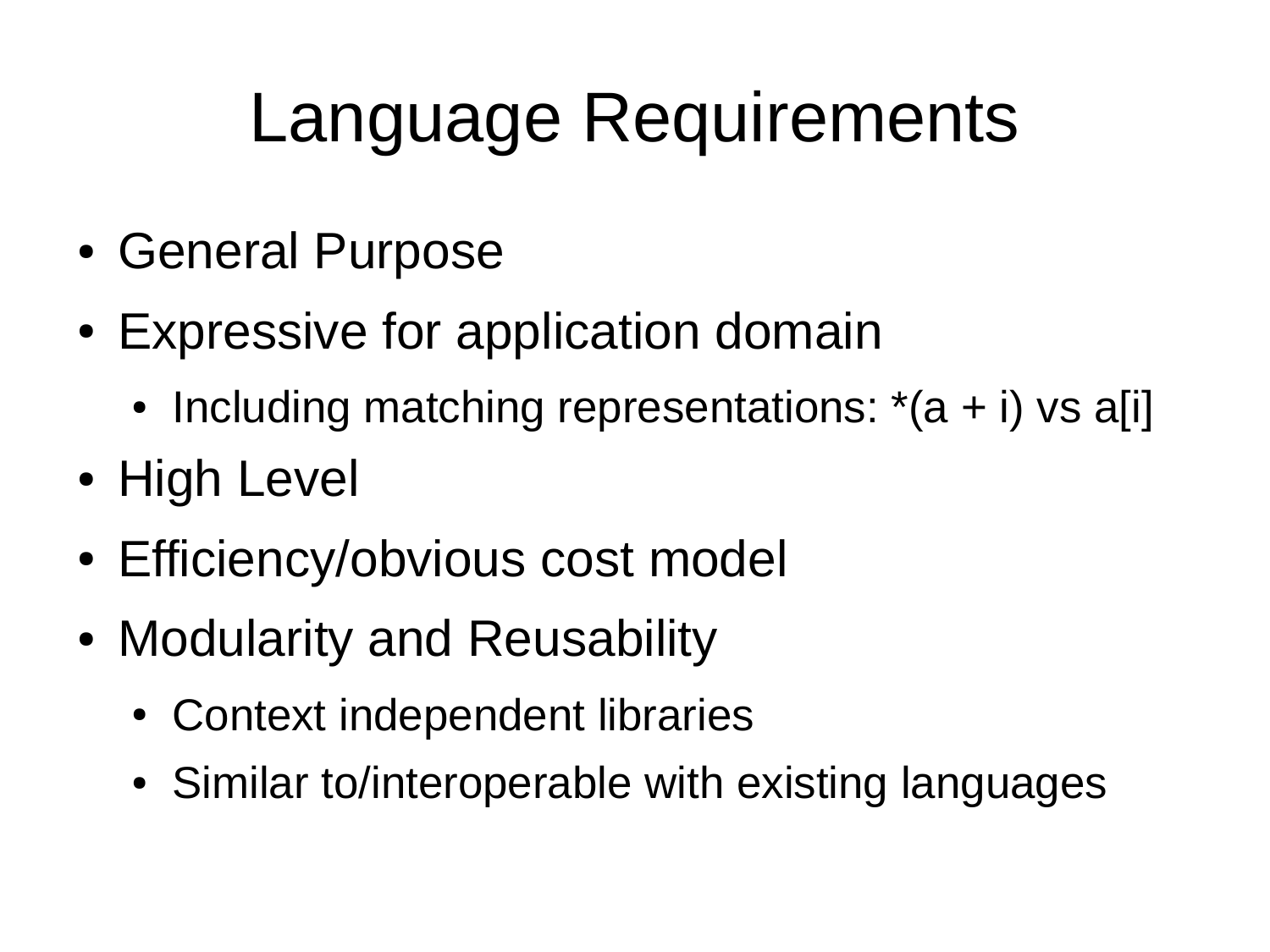#### Declarative Languages

• SQL example:

SELECT SUM(L\_Bol) FROM stars WHERE tform > 12.0

- Performance through abstraction
- Limited expressivity, otherwise
	- Complicated
	- Slow (UDF)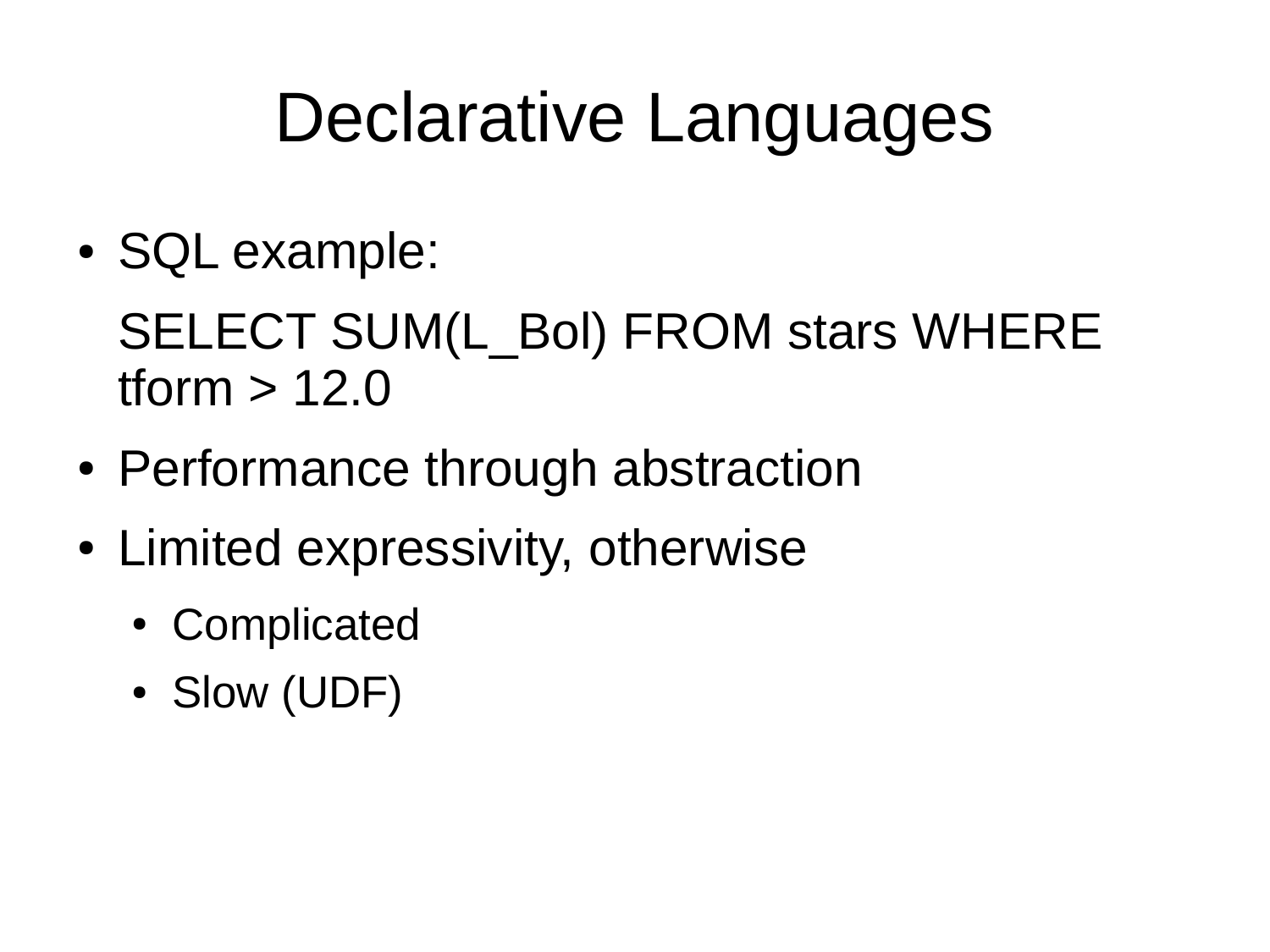## Map Reduce & Hadoop

- Map: function produces (key, value) pairs
- Reduce: collects Map output
- Pig: SQL-like query language
- Effective data reduction framework
- Not suitable for HPC

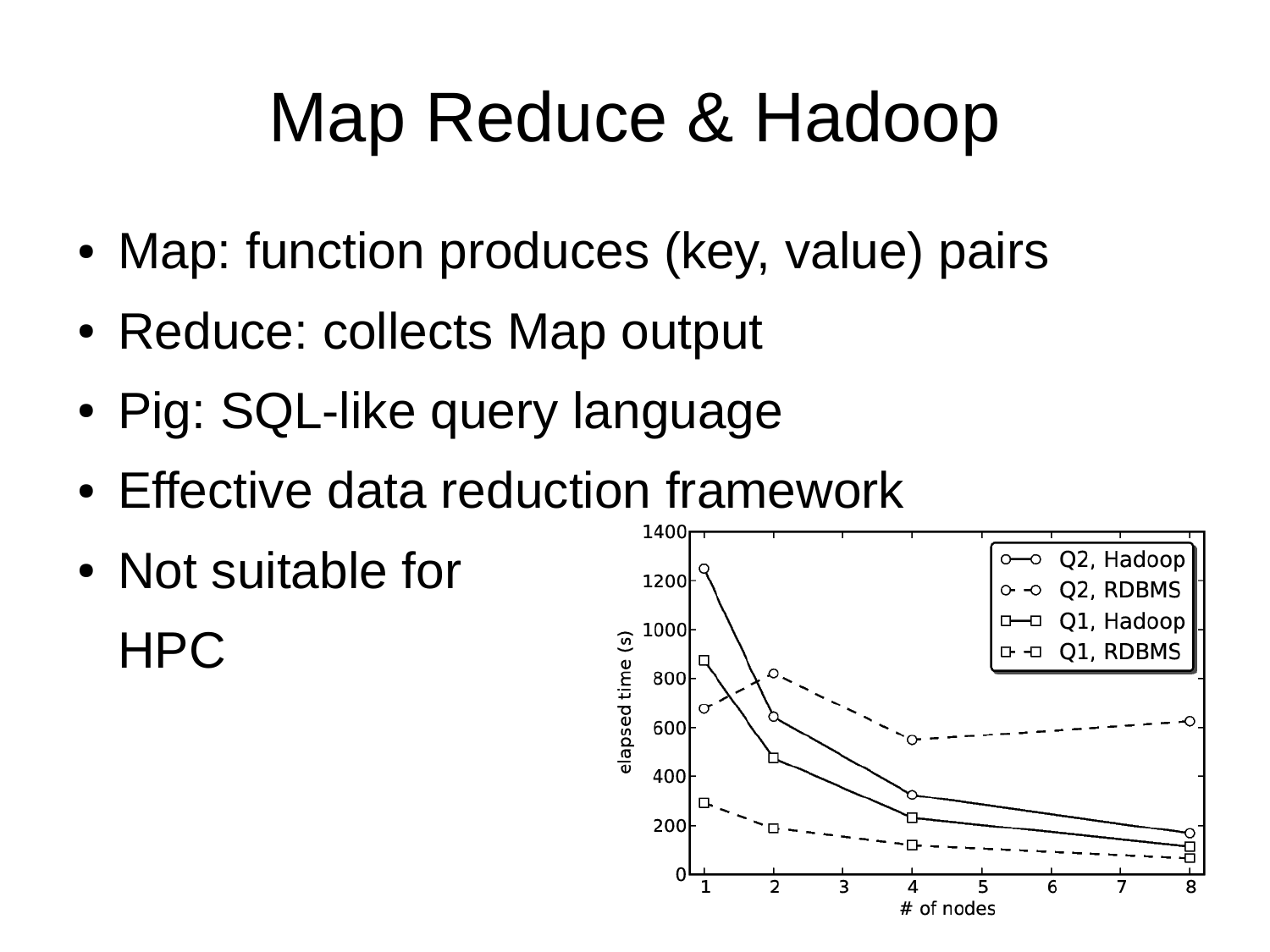## Array Languages, e.g., CAF

- Arrays distributed across images
- Each processor can access data on other processors via co-array syntax
	- call sync\_all(/up, down/)

 $new_A(1:ncol) = new_A(1:ncol)$  $+A(1:ncol)[up] + A(1:ncol)[down]$ call sync\_all(/up, down/)

- Easy expression of array model
- Cost transparent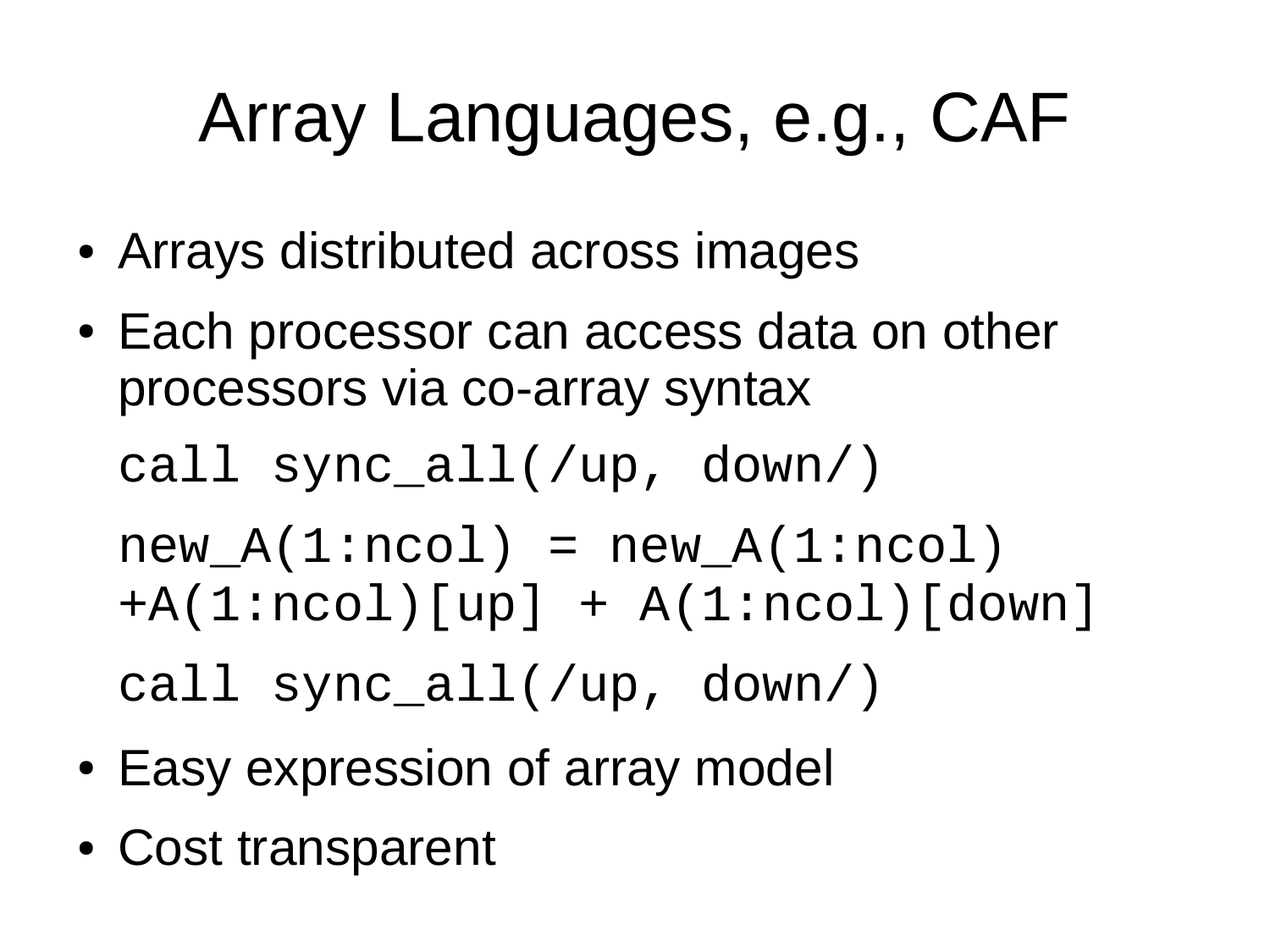#### Charm++: Migratable Objects

**Programmer: [Over] decomposition into virtual processors**

**Runtime: Assigns VPs to processors**

**Enables** *adaptive runtime strategies*



#### *Benefits*

- Software engineering
	- Number of virtual processors can be independently controlled
	- Separate VPs for different modules
- **Message driven execution** 
	- Adaptive overlap of communication
- Dynamic mapping
	- Heterogeneous clusters
		- Vacate, adjust to speed, share
	- Automatic checkpointing
	- Change set of processors used
	- Automatic dynamic load balancing
	- Communication optimization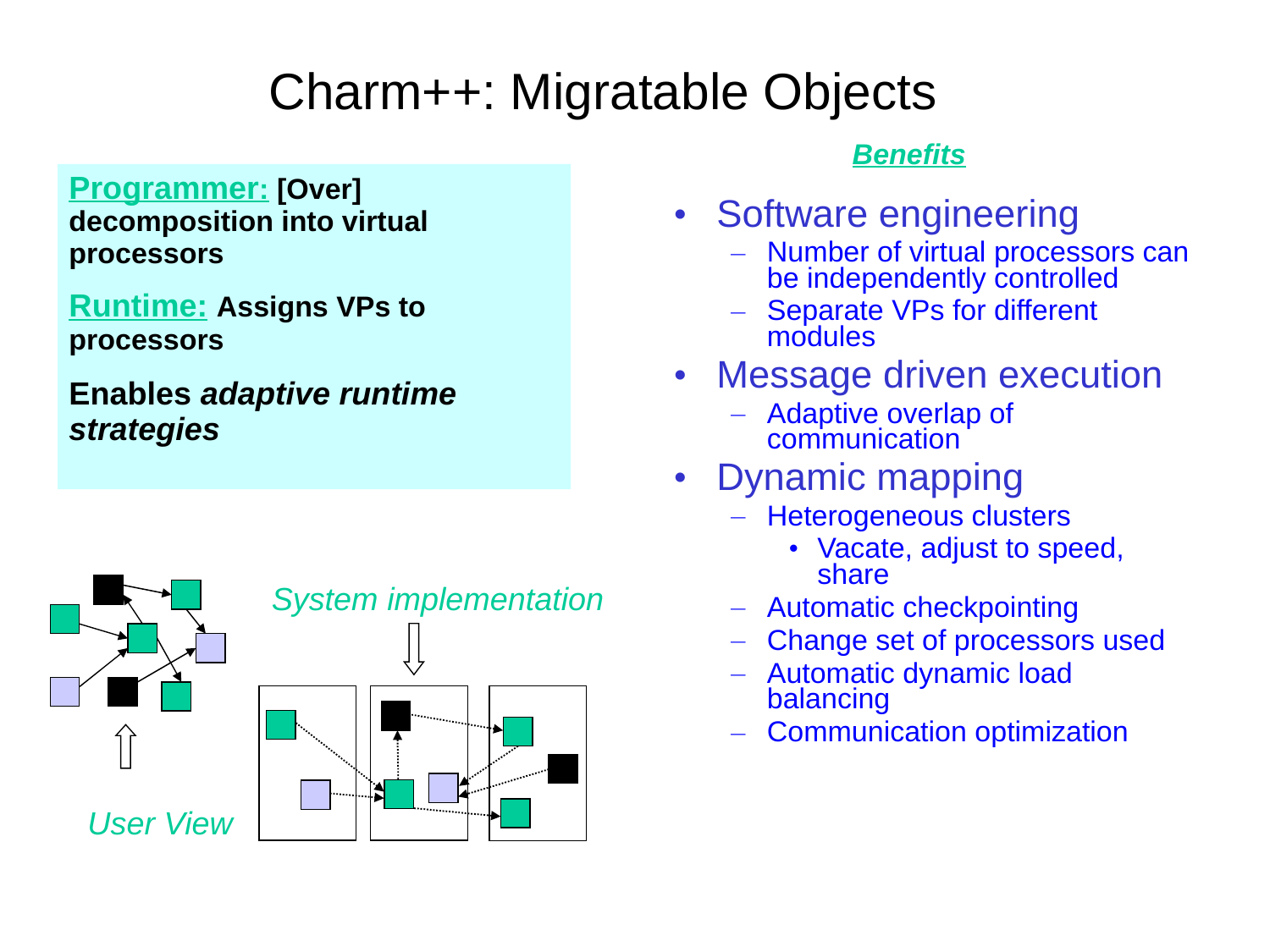#### User view

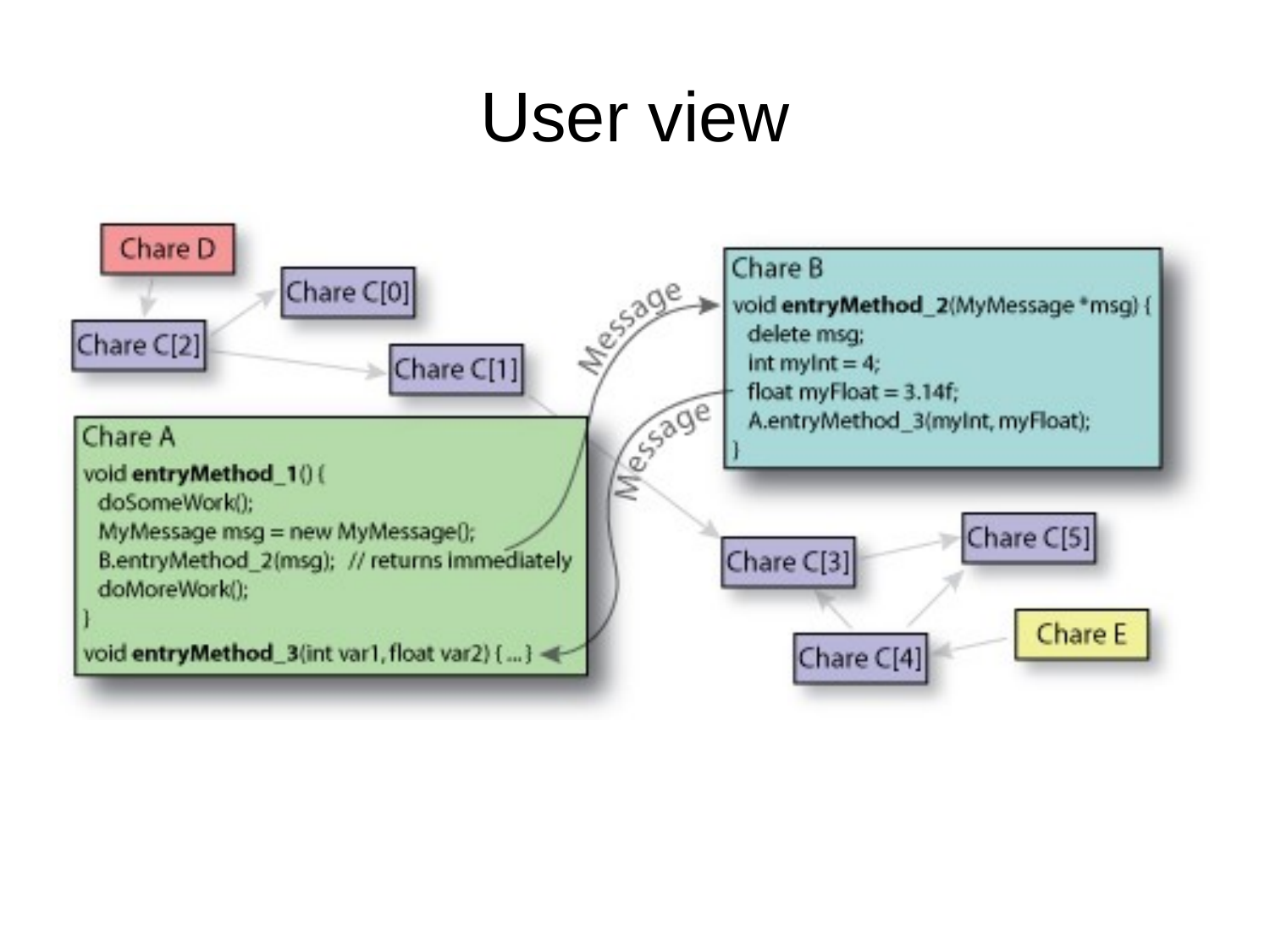## System View

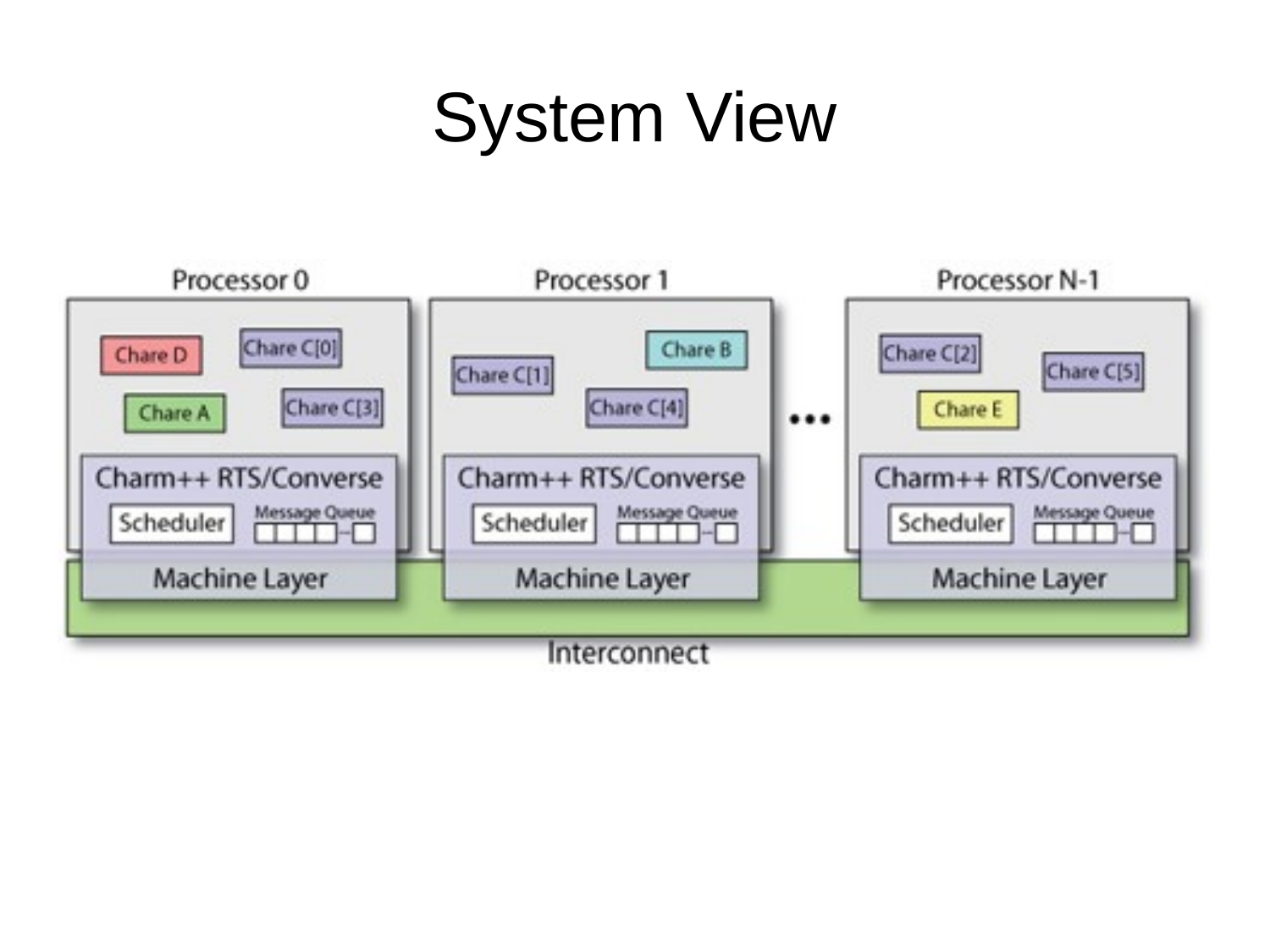## Gravity Implementations

- Standard Tree-code
- "Send": distribute particles to tree nodes as the walk proceeds.
	- Naturally expressed in Charm++
	- Extremely communication intensive
- "Cache": request treenodes from off processor as they are needed.
	- More complicated programming
	- "Cache" is now part of the language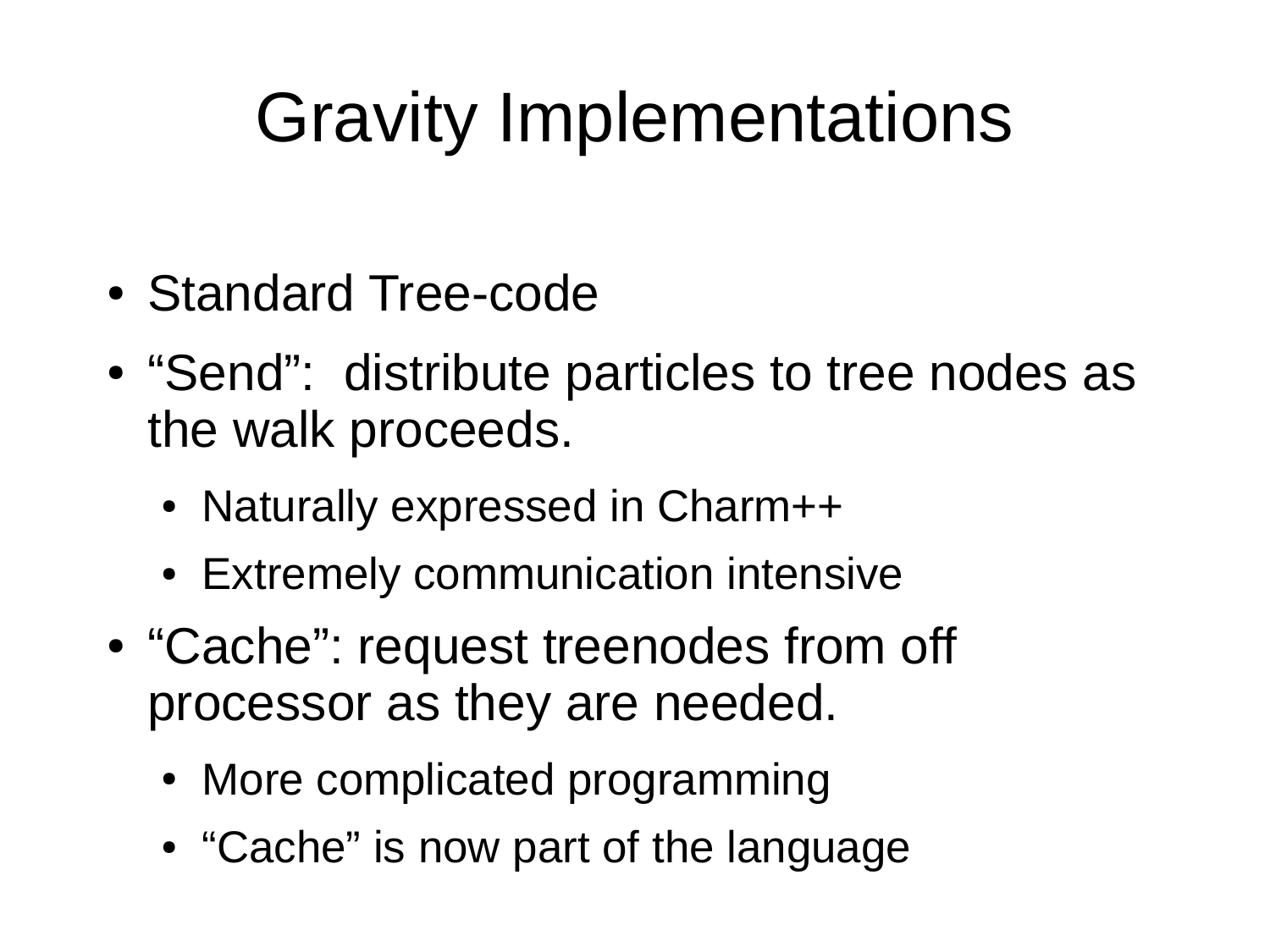### ChaNGa Features

- Tree-based gravity solver
- High order multipole expansion
- Periodic boundaries (if needed)
- SPH: (Gasoline compatible)
- Individual multiple timesteps
- Dynamic load balancing with choice of strategies
- Checkpointing (via migration to disk)
- Visualization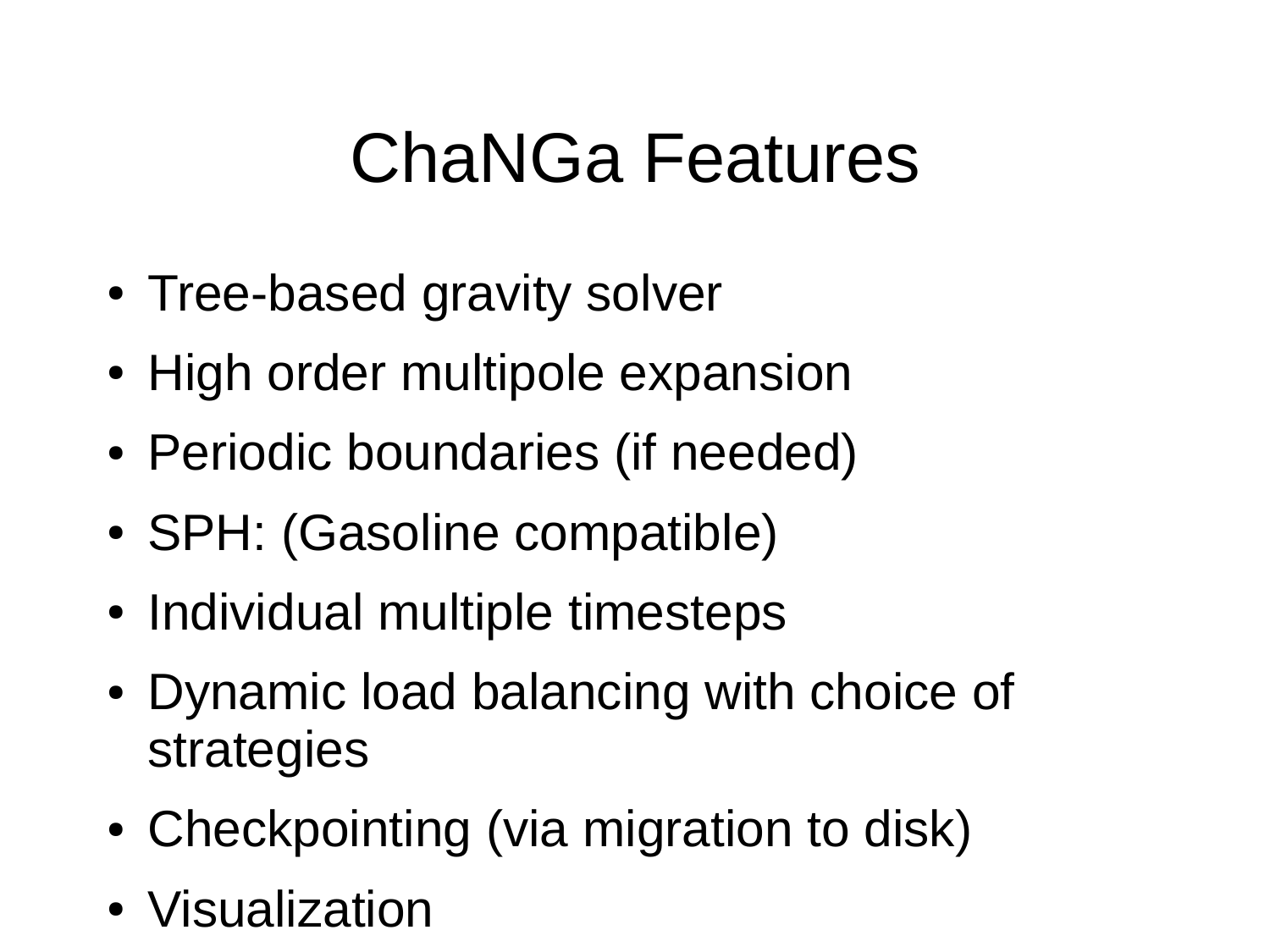#### Cosmological Comparisons: Mass Function

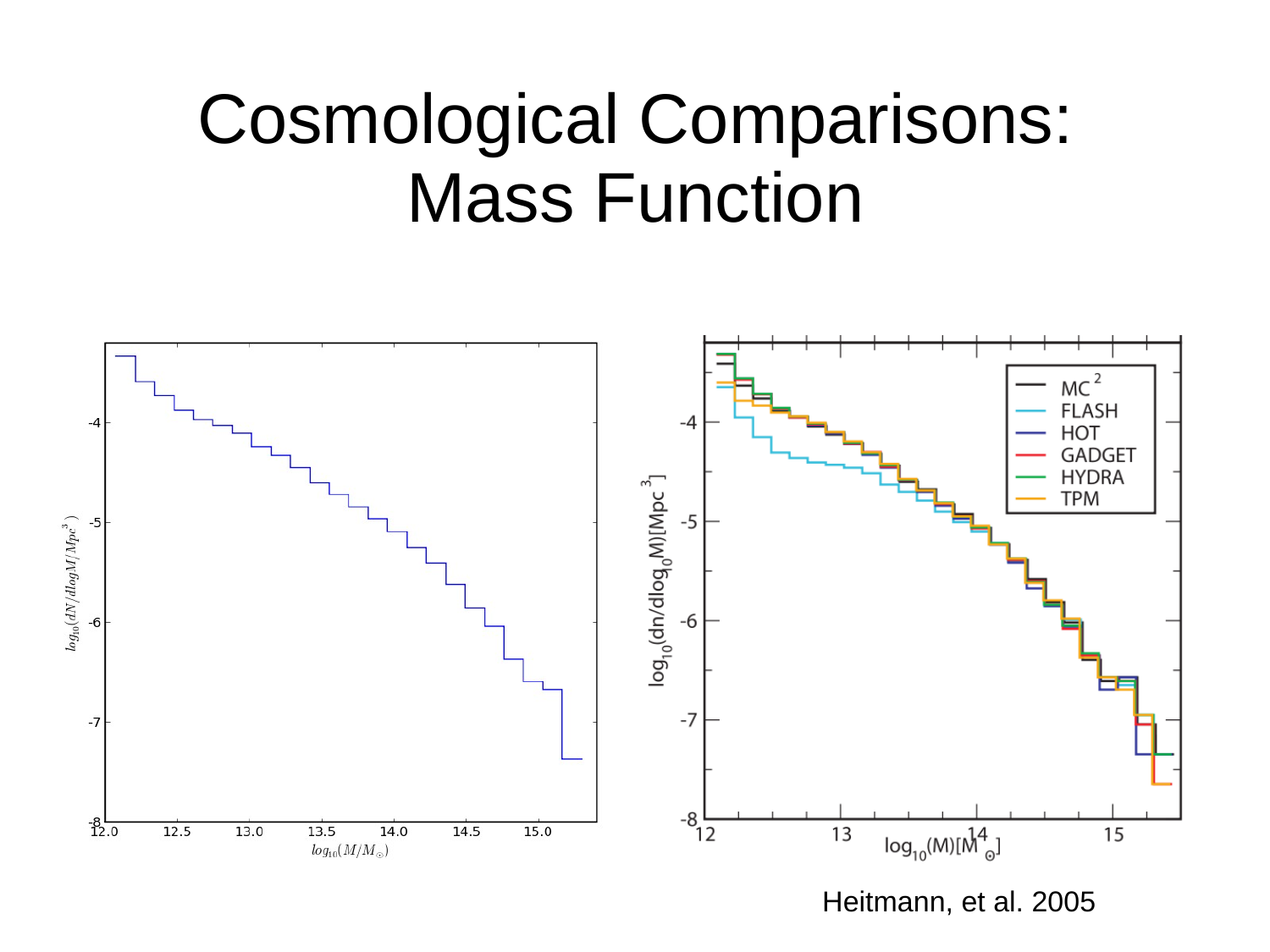### Overall structure

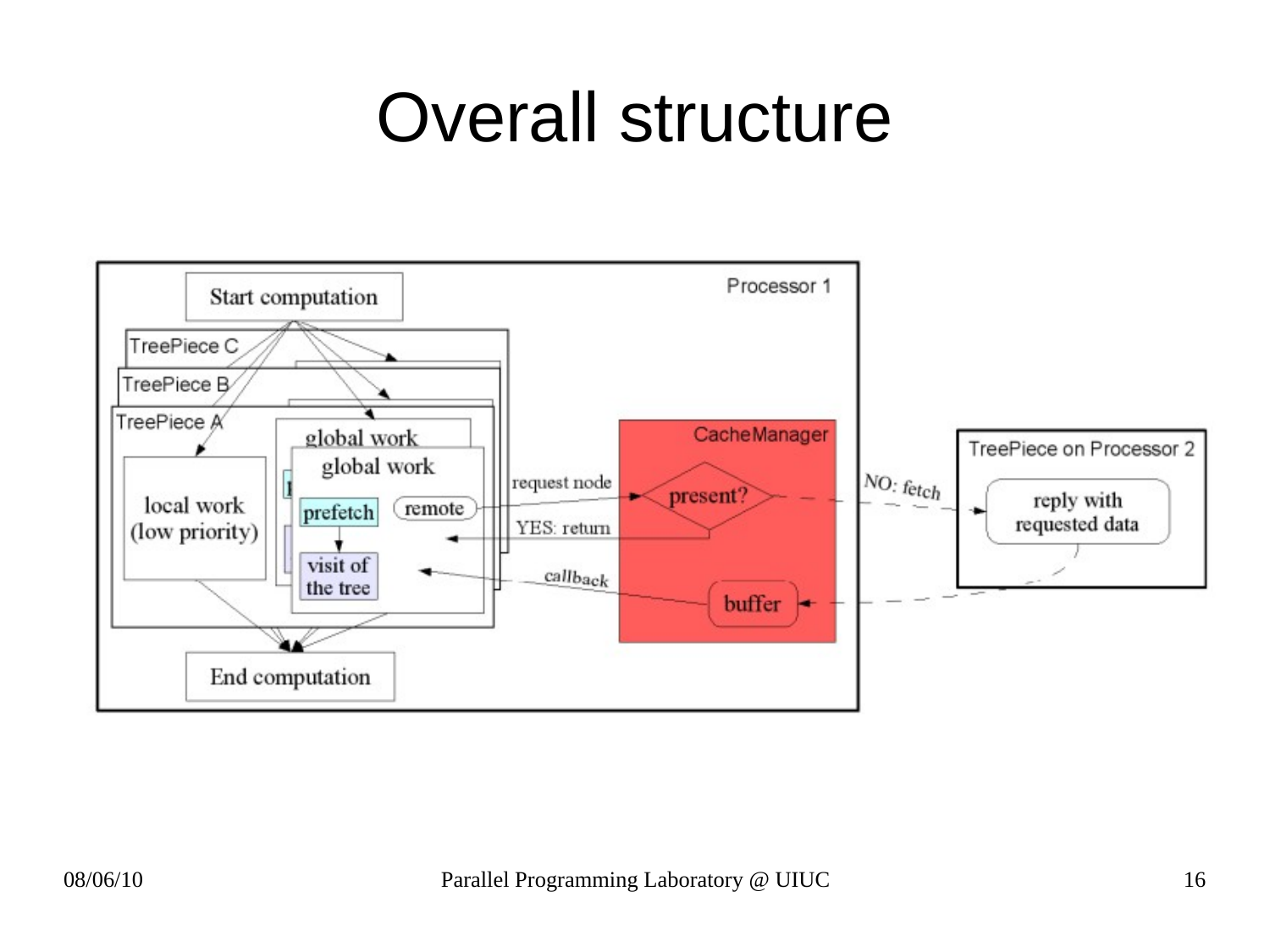## Remote/local latency hiding

Clustered data on 1,024 BlueGene/L processors

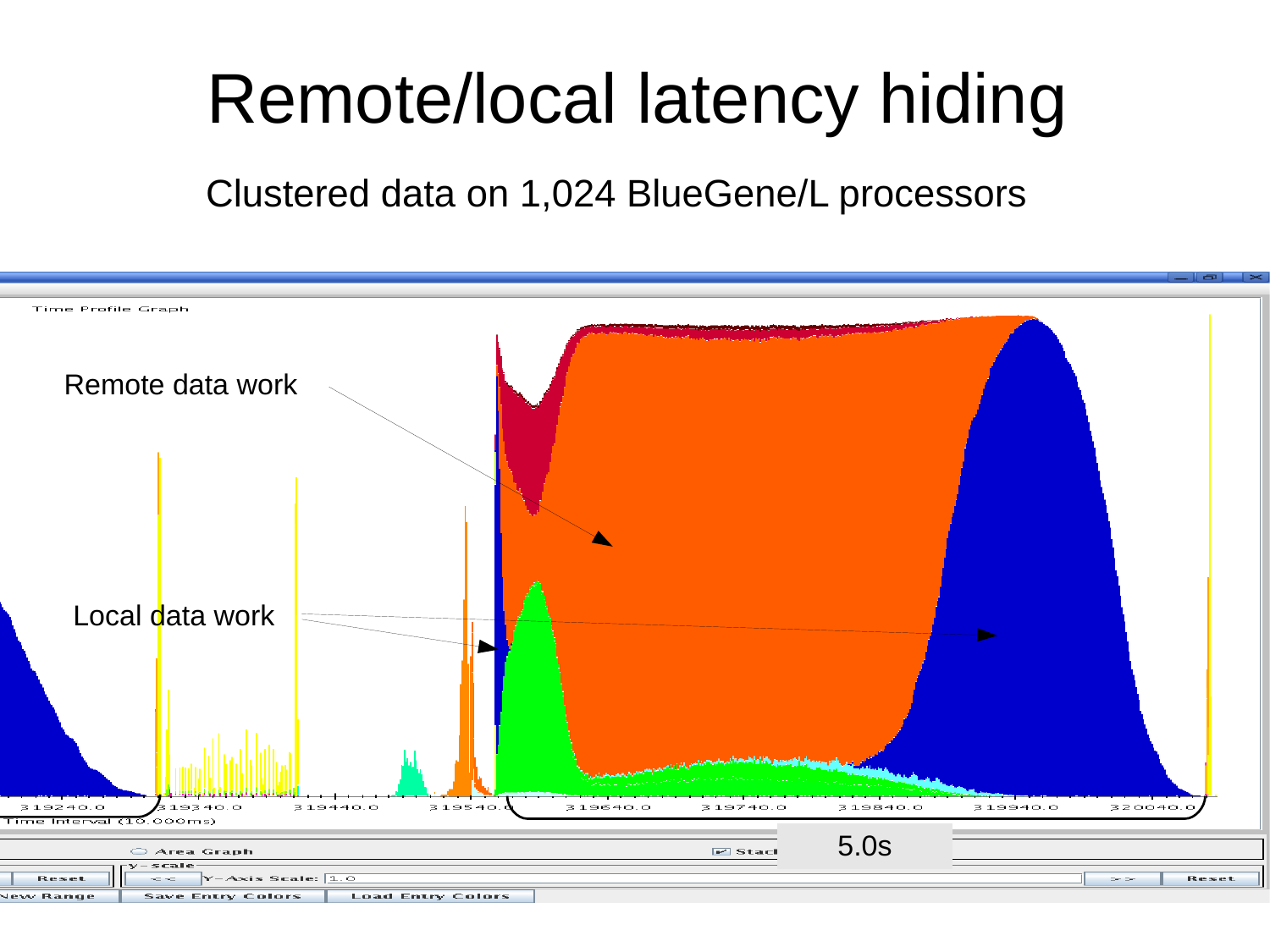## Load balancing with GreedyLB

#### Zoom In 5M on 1,024 BlueGene/L processors

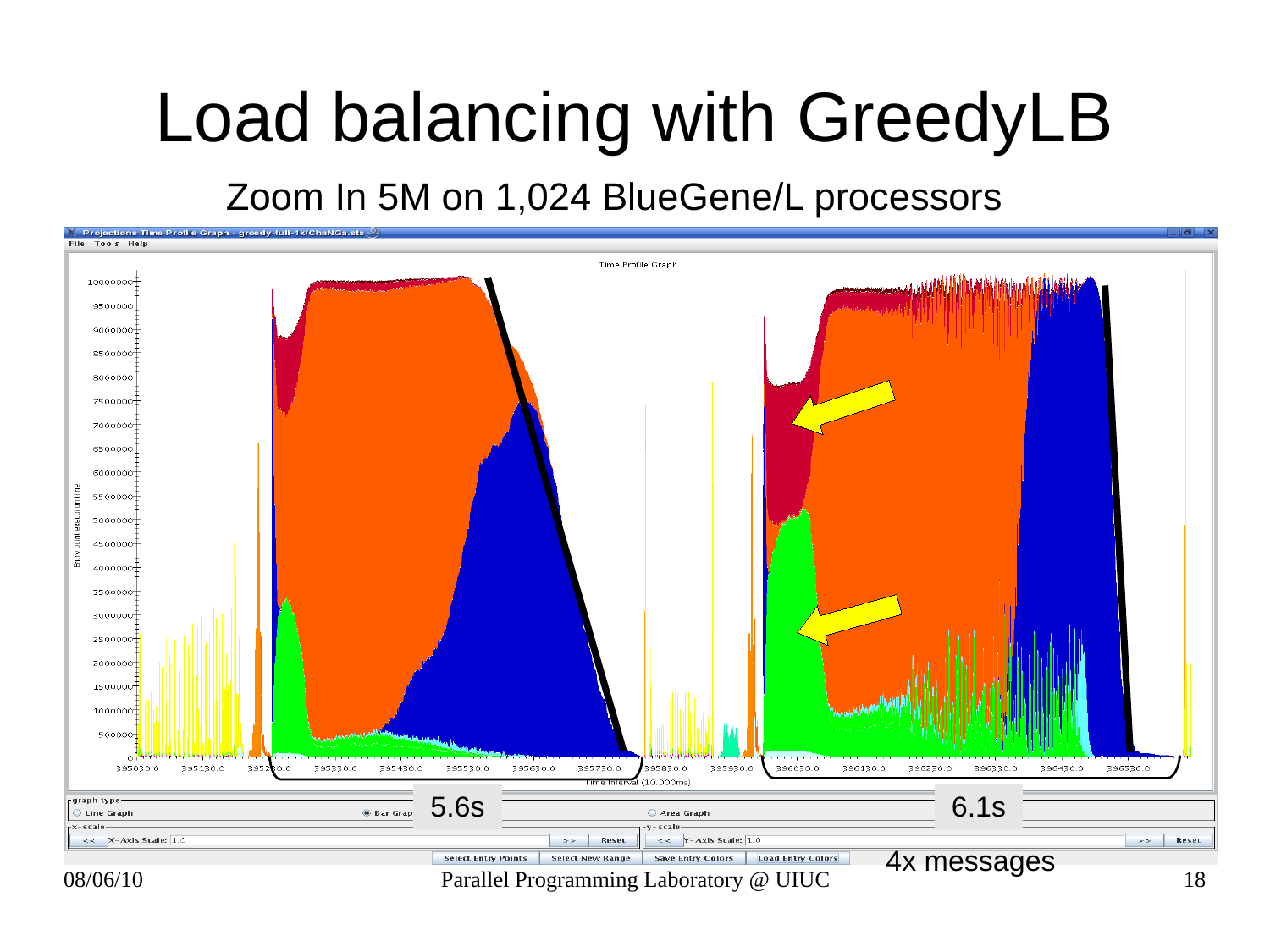#### Load balancing with OrbRefineLB

#### Zoom in 5M on 1,024 BlueGene/L processors

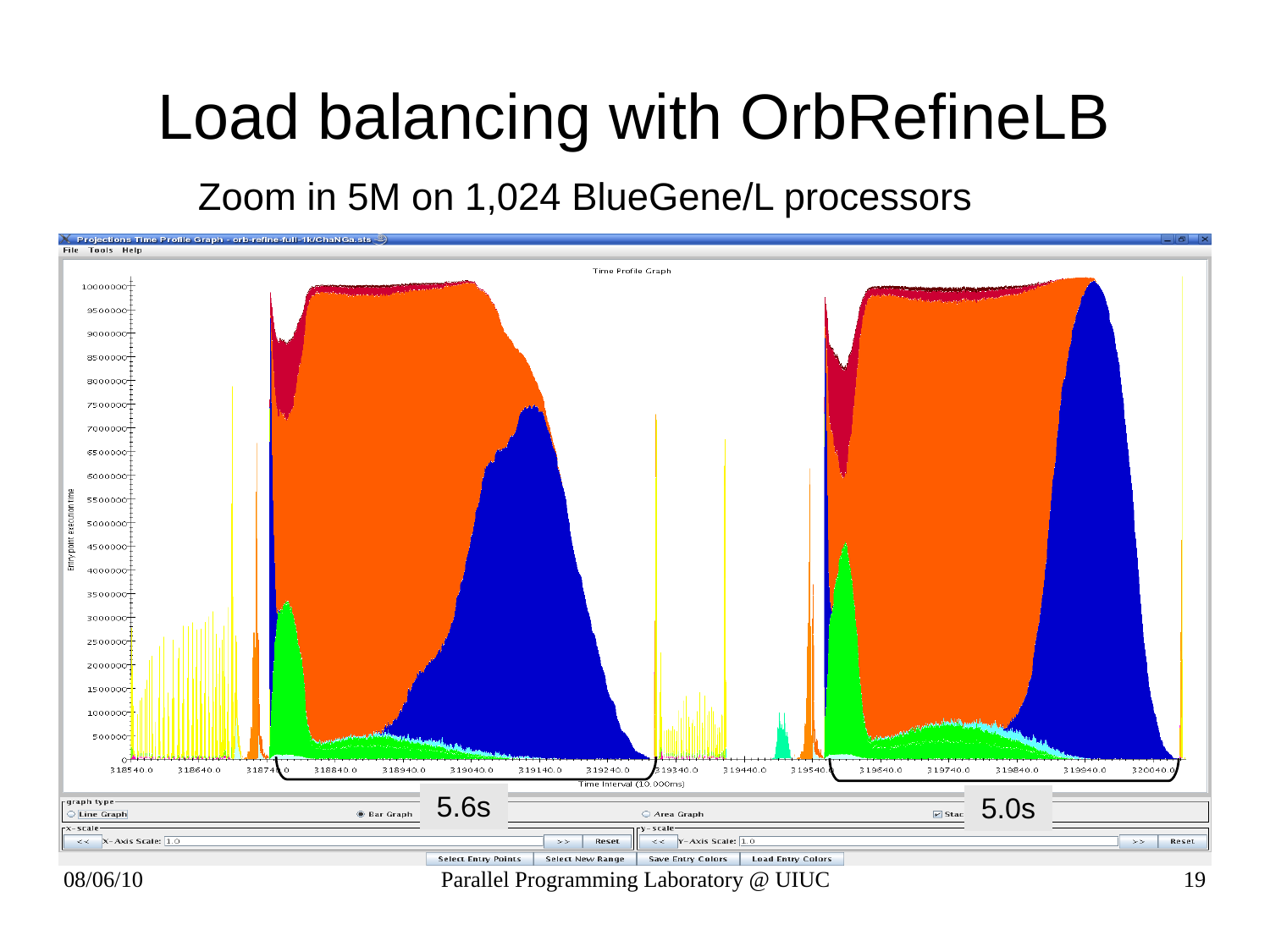## Scaling with load balancing

Z コ  $\Xi$ ber of Pro ceທ ທ ors x $\sqcup$  $\times$ ecutio  $\subset$ E<br>Fi e $\mathbf{\Omega}$ er Iteratio n (s)

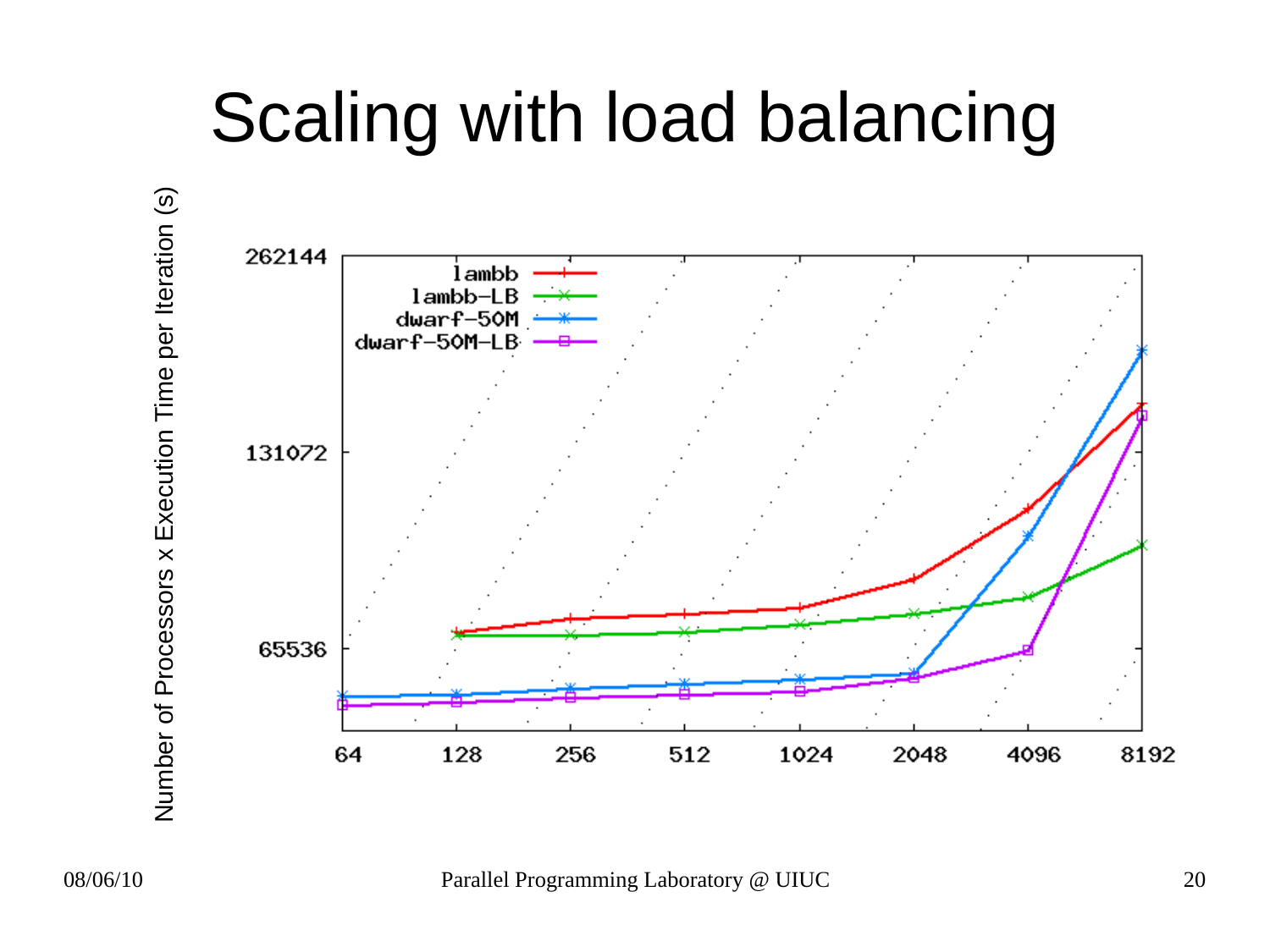### Cosmo Loadbalancer

- Use Charm++ measurement based load balancer
- Modification: provide LB database with information about timestepping.
	- "Large timestep": balance based on previous Large step
	- "Small step" balance based on previous small step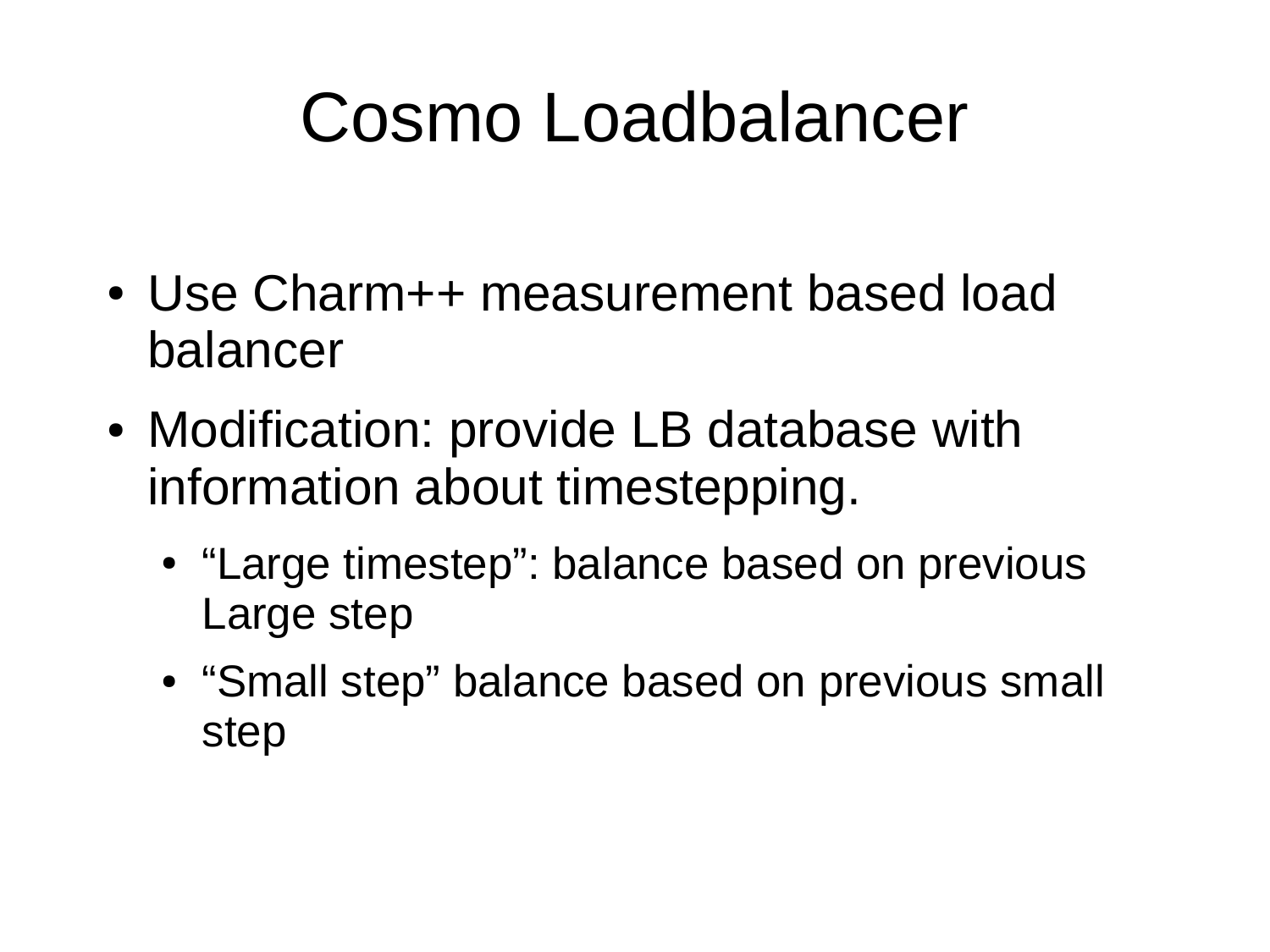#### Results on 3 rung example





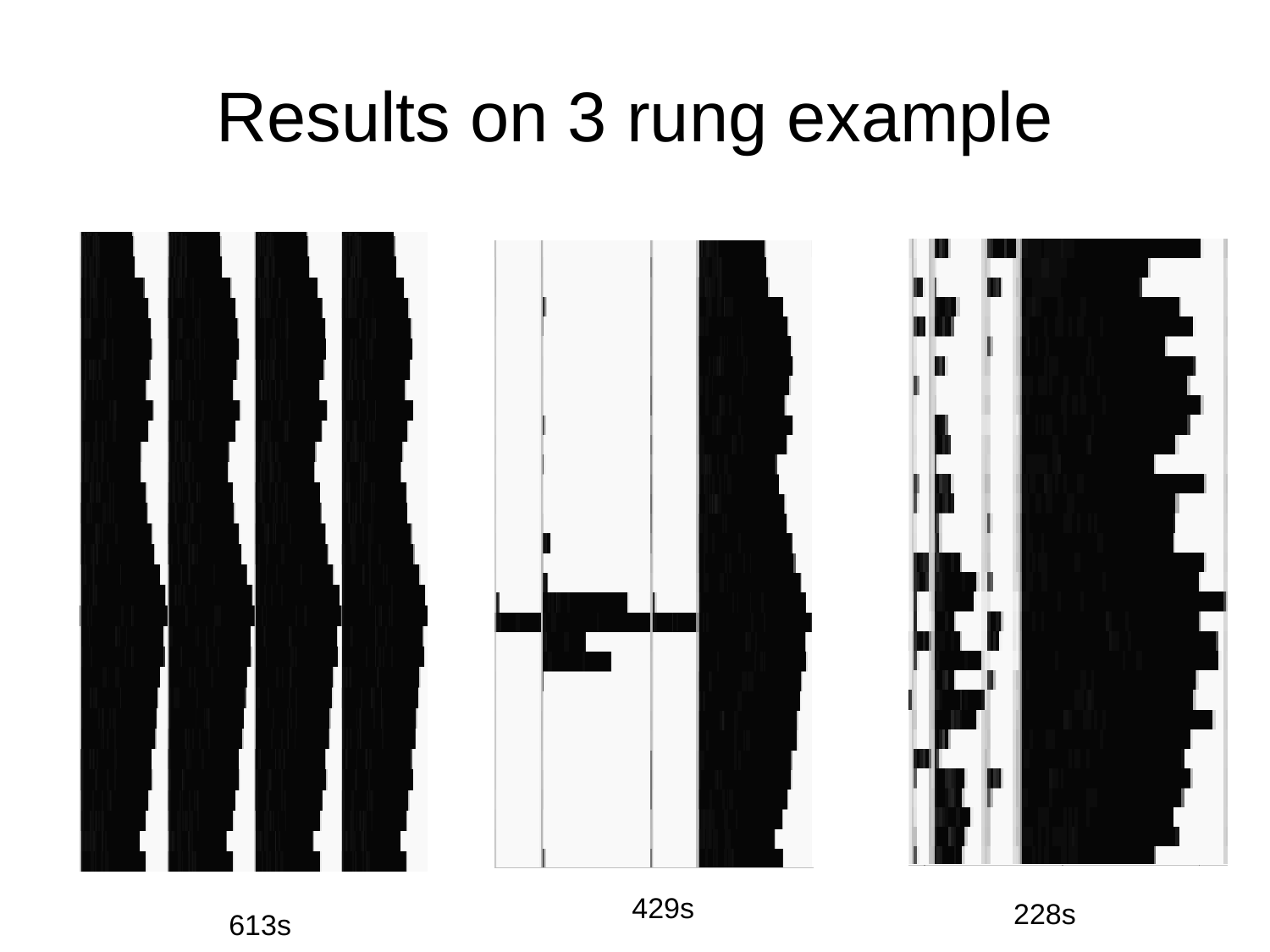#### Multistep Scaling

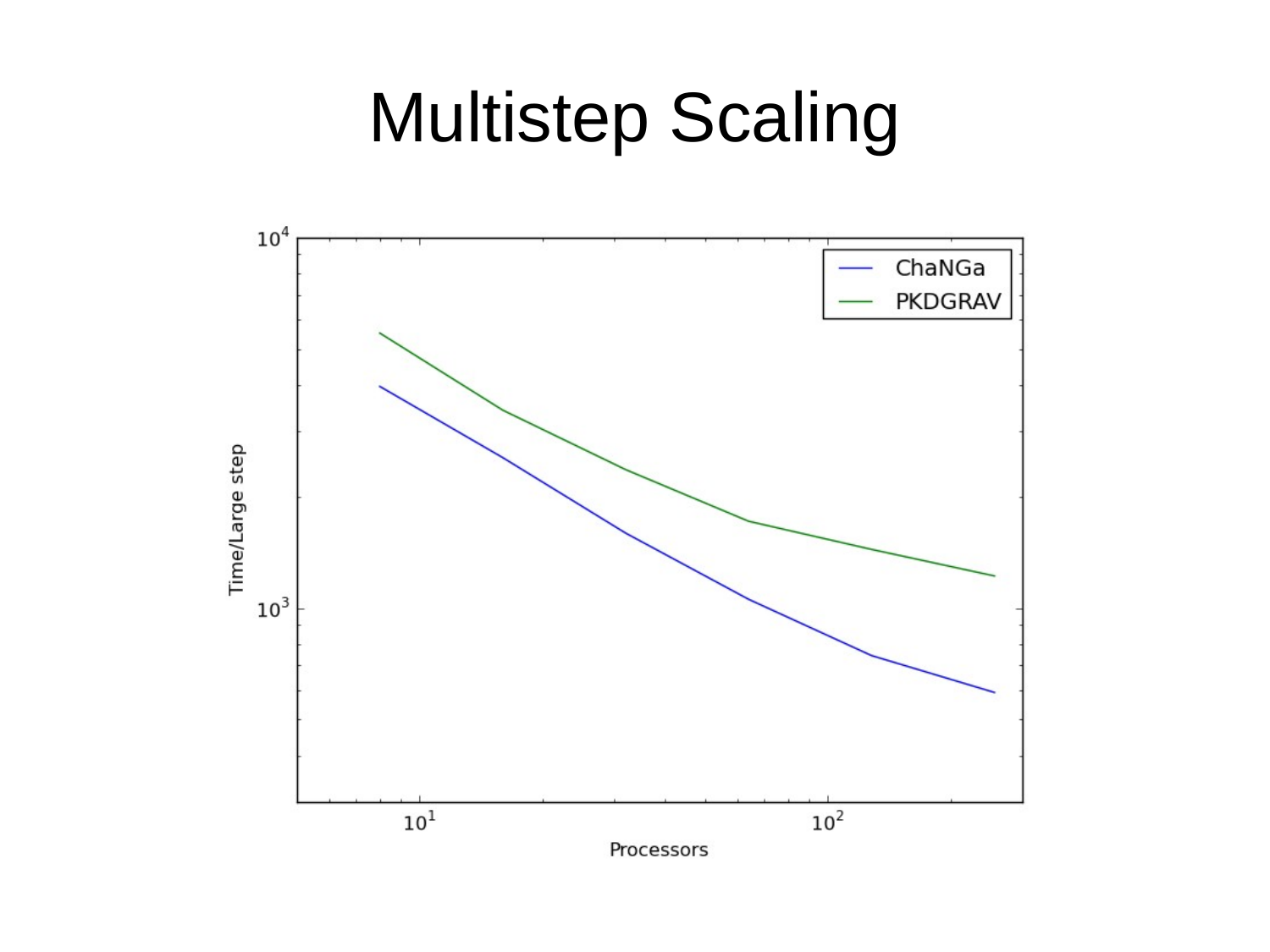## SPH Scaling

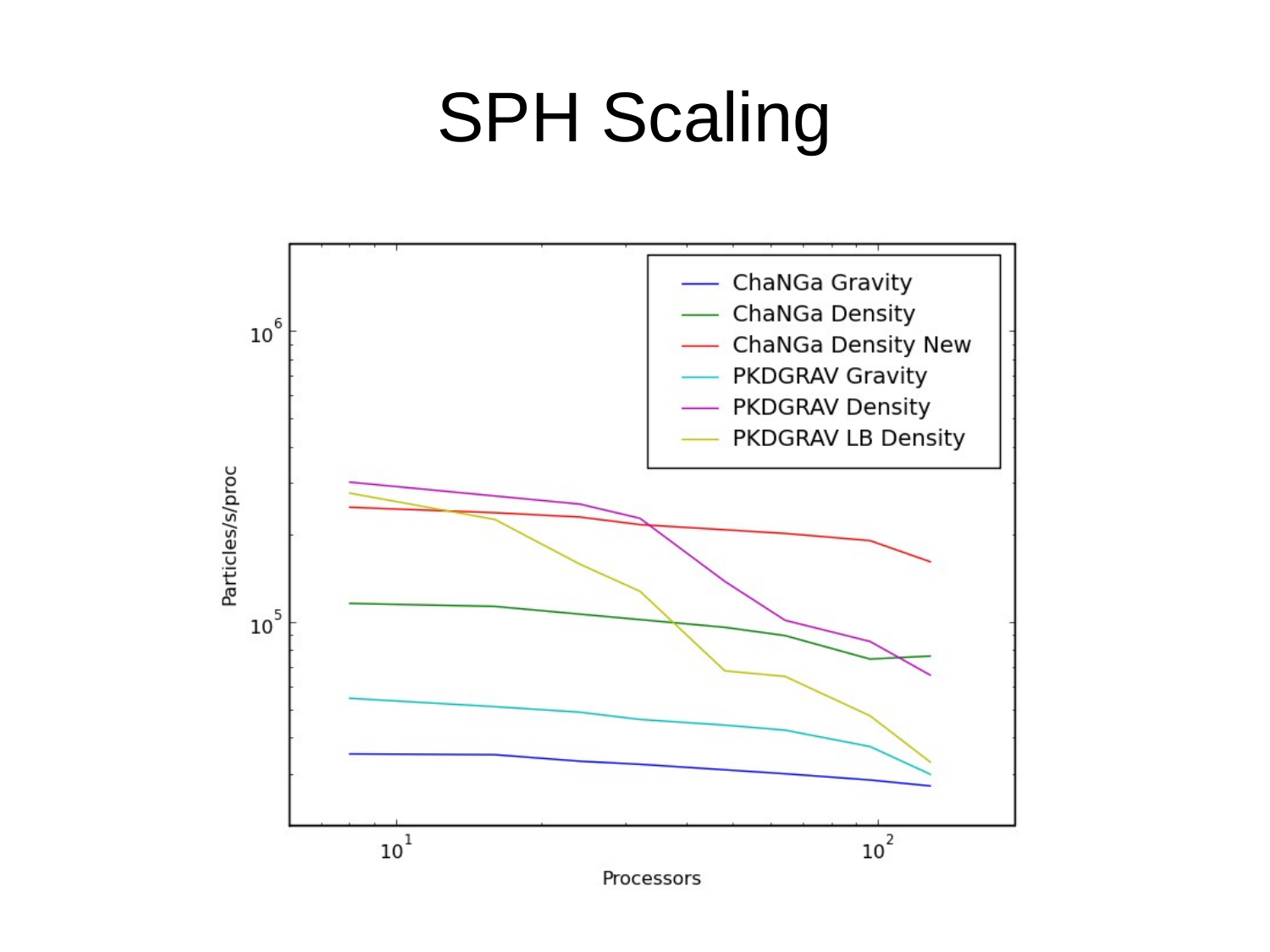## ChaNGa on GPU clusters

- Immense computational power
- Feeding the monster is a problem
- Charm++ GPU Manager
	- User submits work requests with callback
	- System transfers memory, executes, returns via callback
	- GPU operates asynchronously
	- Pipelined execution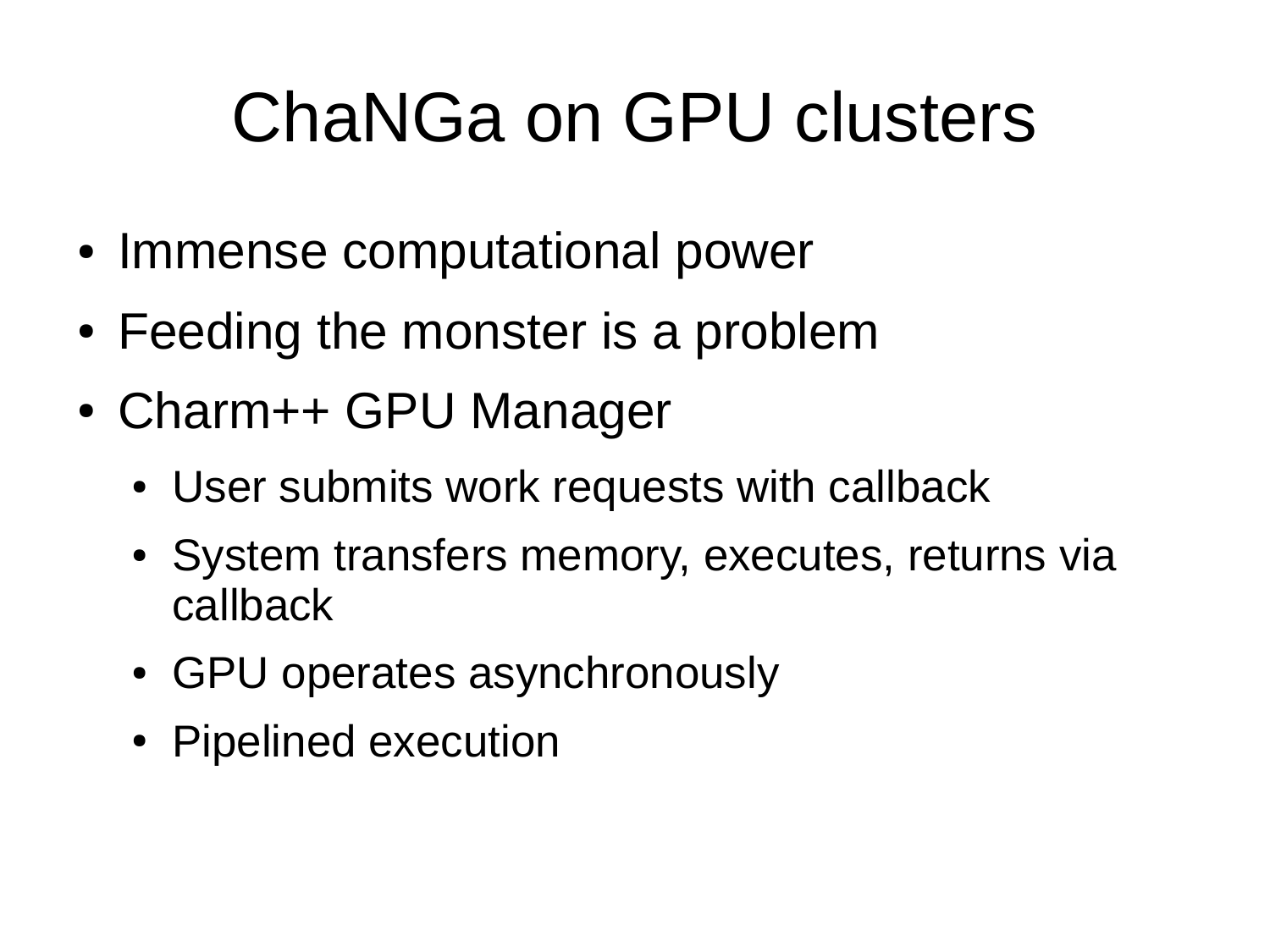#### Execution of Work Requests

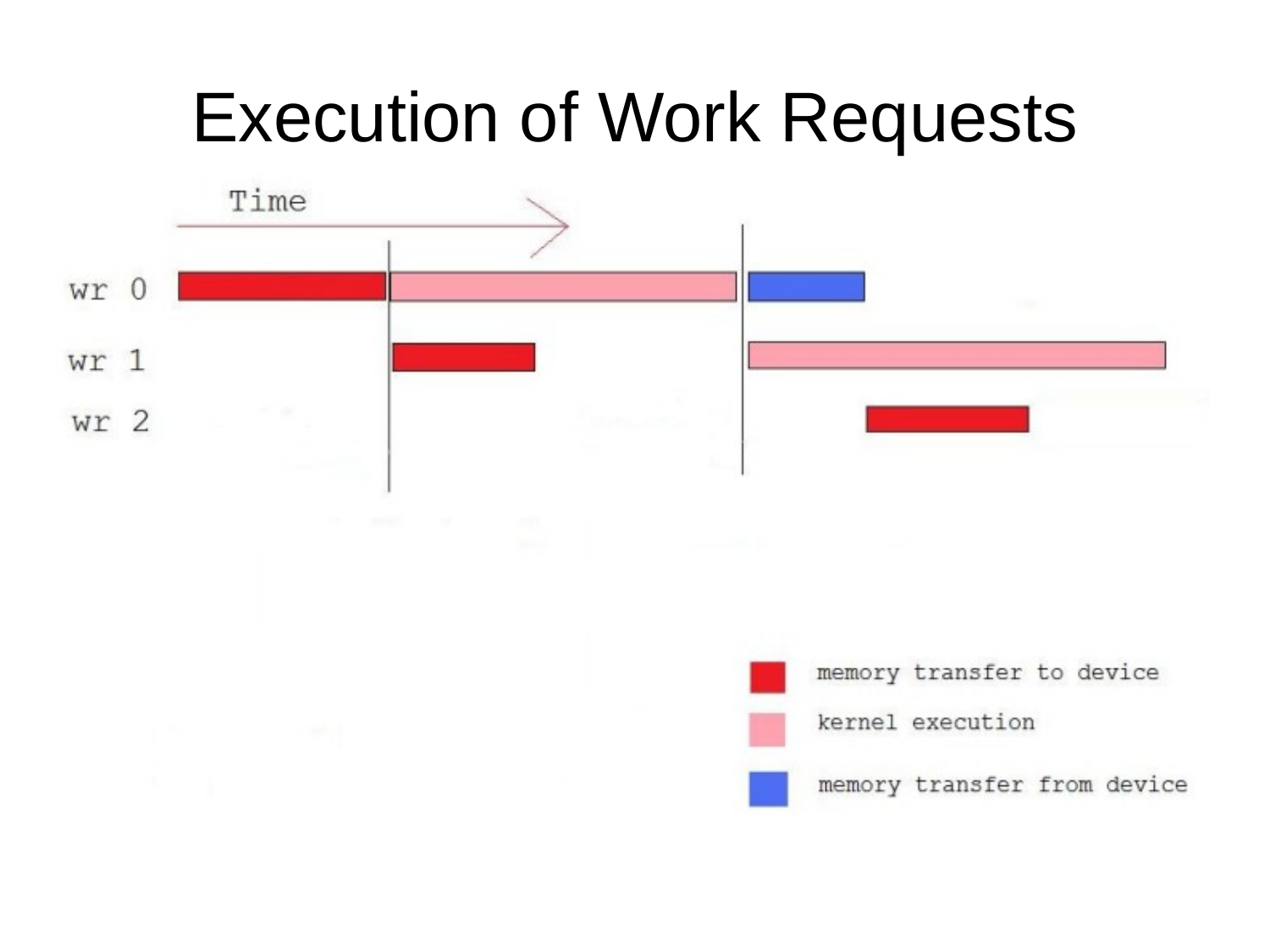#### GPU Scaling

ChaNGa Overhead (lambs)

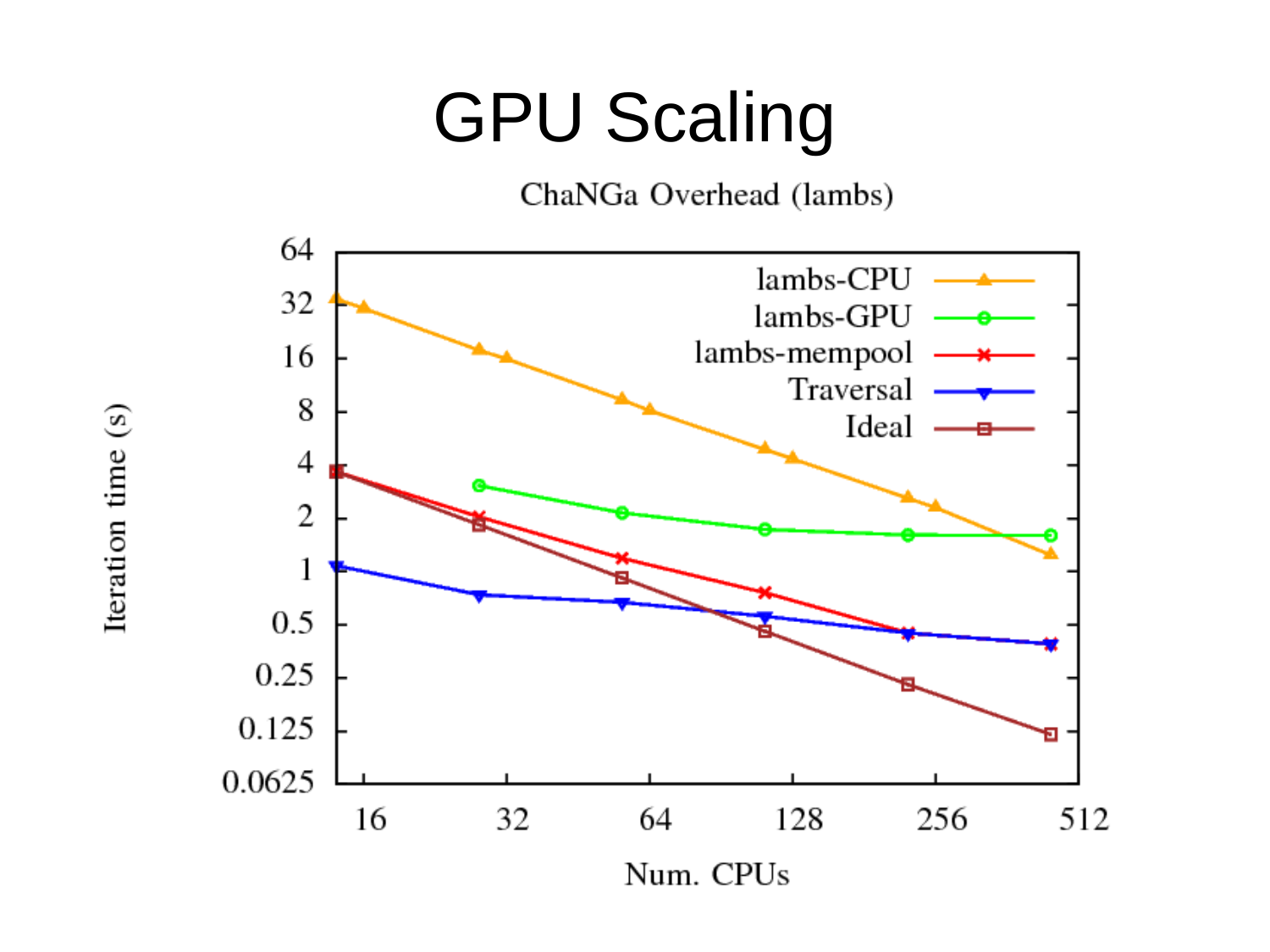#### GPU optimization

Bucket Size vs. Execution Time on GPU



Time  $(s)$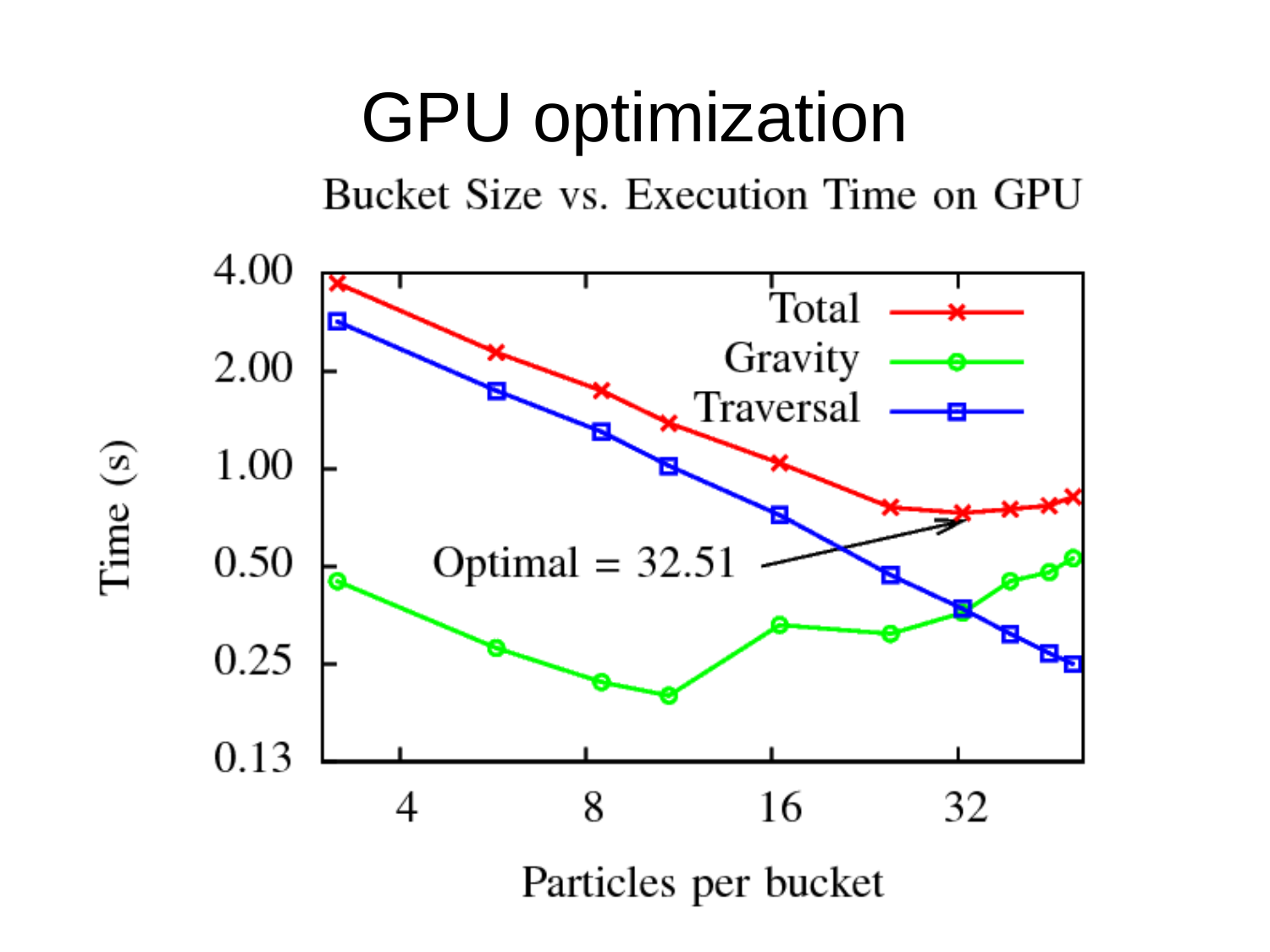## **Summary**

- Successfully created highly scalable code in HLL
	- Computation/communication overlap
	- Object migration for LB and Checkpoints
	- Method prioritization
	- GPU Manager framework
- HLL not a silver bullet
	- Communication needs to be considered
	- "Productivity" unclear
		- Real Programmers write Fortran in any language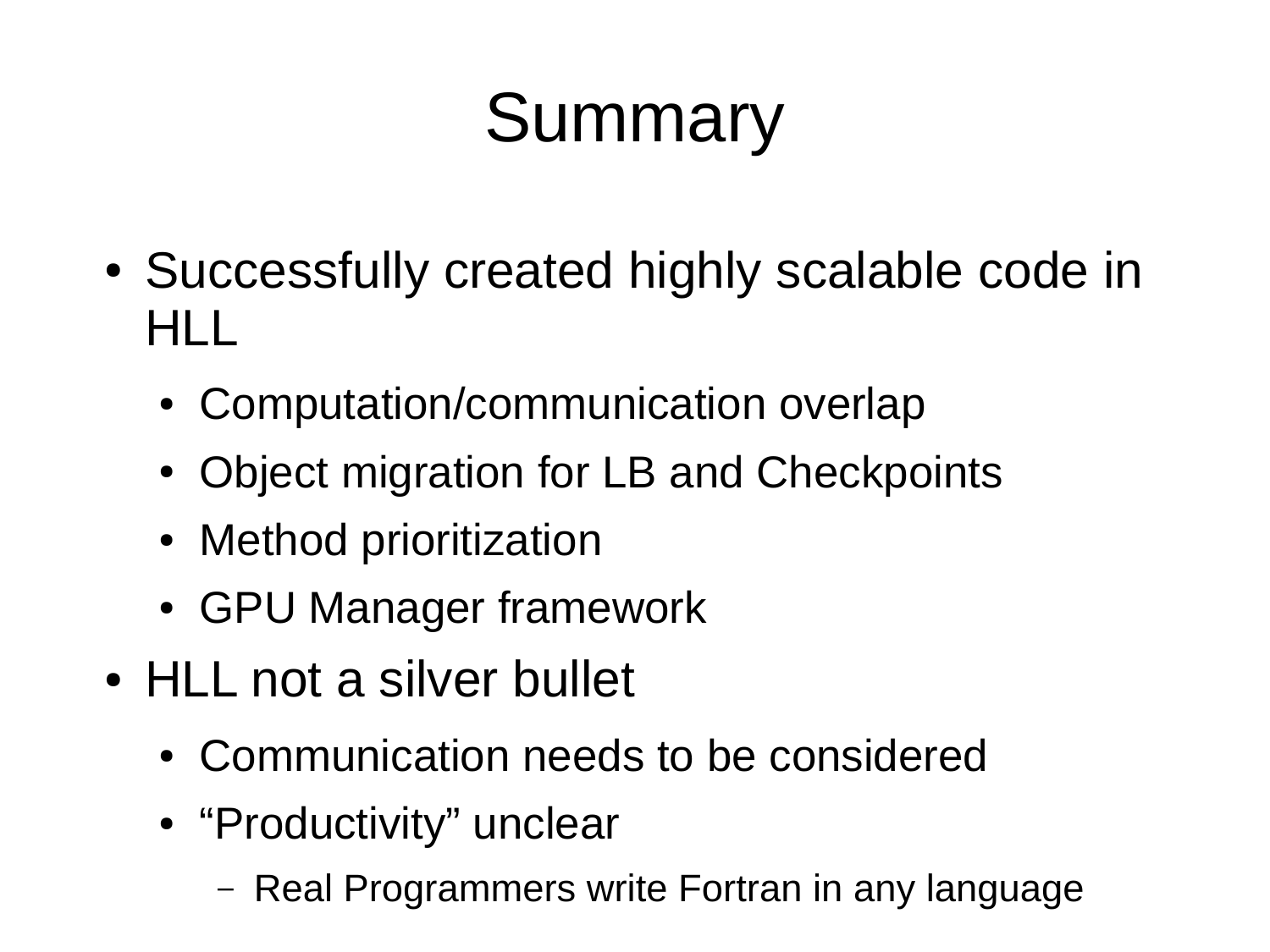

Thomas Quinn Graeme Lufkin Joachim Stadel James Wadsley



Laxmikant Kale Filippo Gioachin Pritish Jetley Celso Mendes Amit Sharma Lukasz Wesolowski Edgar Solomonik